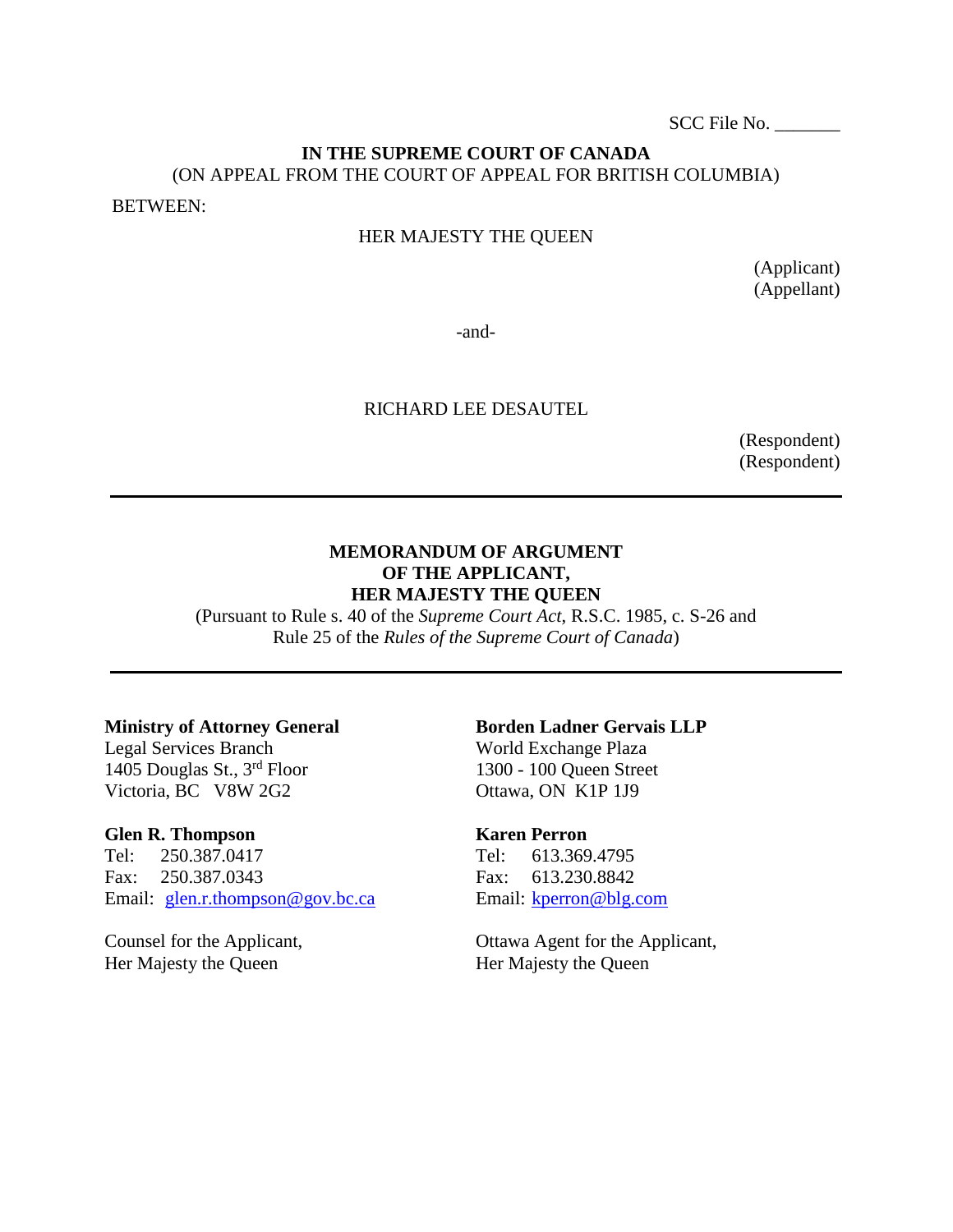ORIGINAL TO: Registrar Supreme Court of Canada 301 Wellington Street Ottawa, ON K1A 0J1

#### COPY TO:

**Arvay Finlay LLP** 1710 – 401 West Georgia Street Vancouver, BC V6B 5A1

**Mark G. Underhil**l Tel: 604.283-2912 Fax: 888.575.3281 Email: [munderhill@arvayfinlay.ca](mailto:munderhill@arvayfinlay.ca)

Counsel for the Respondent Richard Lee Desautel

#### COURTESY COPY TO

#### **Mandell Pinder**

422 – 1080 Mainland Street Vancouver, BC V6B 2T4

# **Rosanne Kyle**<br>Tel: 604.566

Tel: 604.566.8557 Fax: 604.681.0959 Email: [rosanne@mandellpinder.com](mailto:rosanne@mandellpinder.com)

Counsel for Intervener at the lower Court level, Okanagan Nation Alliance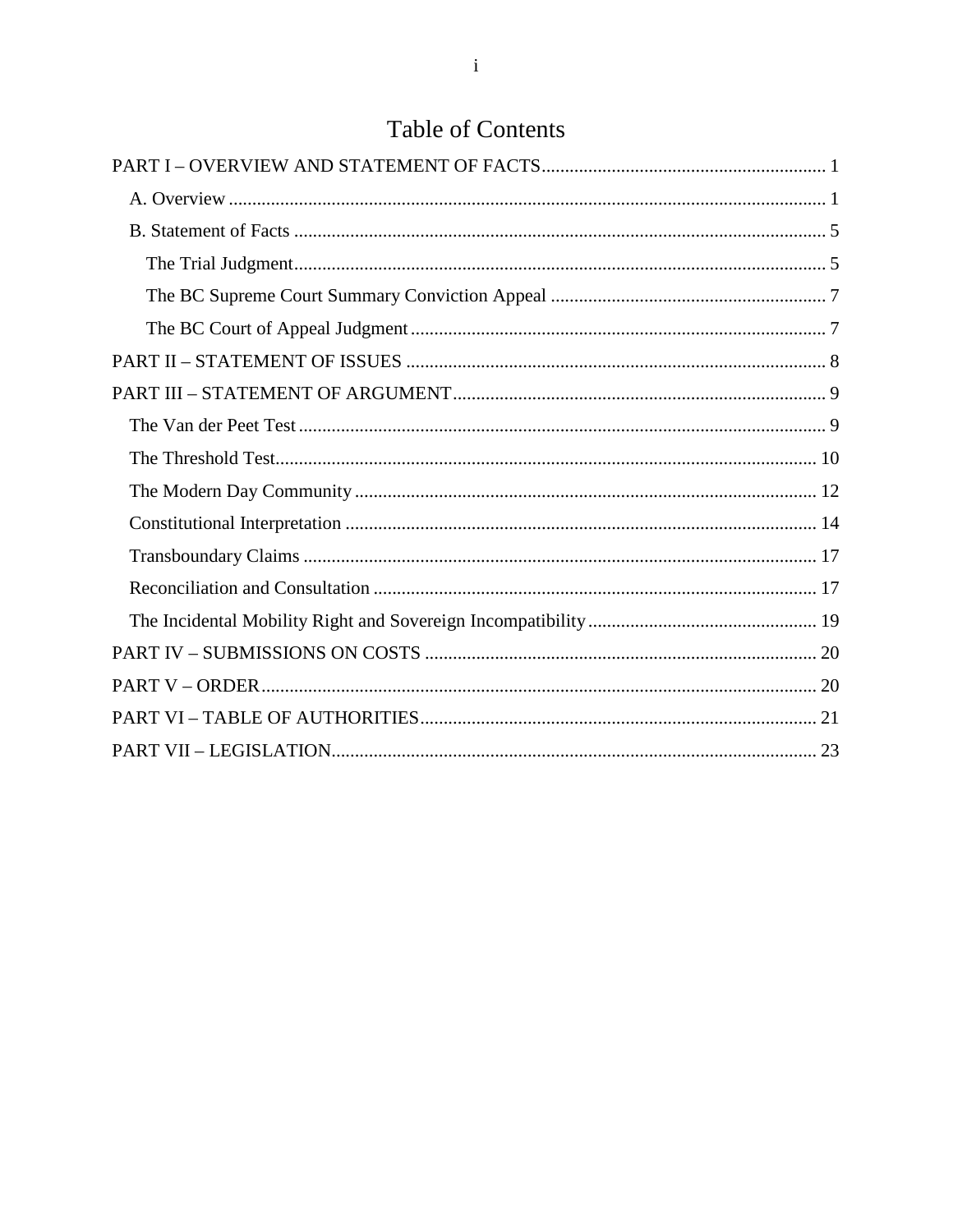#### **PART I – OVERVIEW AND STATEMENT OF FACTS**

#### <span id="page-3-1"></span><span id="page-3-0"></span>**A. Overview**

1. Since the enactment of the *Constitution Act, 1982,* this Court and courts at all levels across Canada have interpreted Part II: "Rights of the Aboriginal Peoples of Canada", particularly focussing on the content to be assigned to Aboriginal rights under s. 35. Yet no higher level appellate court has explicitly interpreted or provided any clear guidance in interpreting the phrase "aboriginal peoples of Canada" as that phrase is used in s. 35. The applicant asks this court to provide that guidance.

2. This application raises a number of legal issues of national importance, the most significant being: does the definition and scope of the phrase "aboriginal peoples of Canada" extend to Indigenous groups that do not reside in Canada?

3. The issue arose as a result of a regulatory prosecution against the Respondent, Richard Desautel, for hunting without a licence in the Arrow Lakes region of British Columbia. The Respondent is an Indigenous person and a citizen of the United States of America. He is a member of the American Lakes Tribe of the Confederated Tribes of the Colville Reservation ("CCT") and lives on the Colville Indian Reserve in Washington State. He has never been a resident of British Columbia or a citizen of Canada.<sup>[1](#page-3-2)</sup>

4. At the trial, Mr. Desautel admitted the *actus reus* of the offence and in his defence maintained that he was exercising an Aboriginal right to hunt for ceremonial purposes in the traditional territory of his Sinixt ancestors pursuant to s. 35(1) of the *Constitution Act, 1982.*[2](#page-3-3) That territory, in pre-contact times, was bounded on both sides by mountains, encompassed the Arrow Lakes, and extended from approximately the Big Bend, north of Revelstoke in south central British Columbia, to Kettle Falls in Washington State.<sup>[3](#page-3-4)</sup>

5. In acquitting the Respondent, the Provincial Court (upheld by the BC Supreme Court (as

 $\overline{a}$ 

<span id="page-3-2"></span><sup>&</sup>lt;sup>1</sup> Reasons for Judgment of the British Columbia Court of Appeal, May 2, 2019, 2019 BCCA 151, ("BCCA Reasons"), para. 4.

<span id="page-3-3"></span> $2$  BCCA Reasons, para. 6.

<span id="page-3-4"></span><sup>&</sup>lt;sup>3</sup> BCCA Reasons, para. 9; Reasons for Judgment of the Honourable Judge L. Mrozinski dated March 27, 2017 ("BCPC Reasons"), para. 19.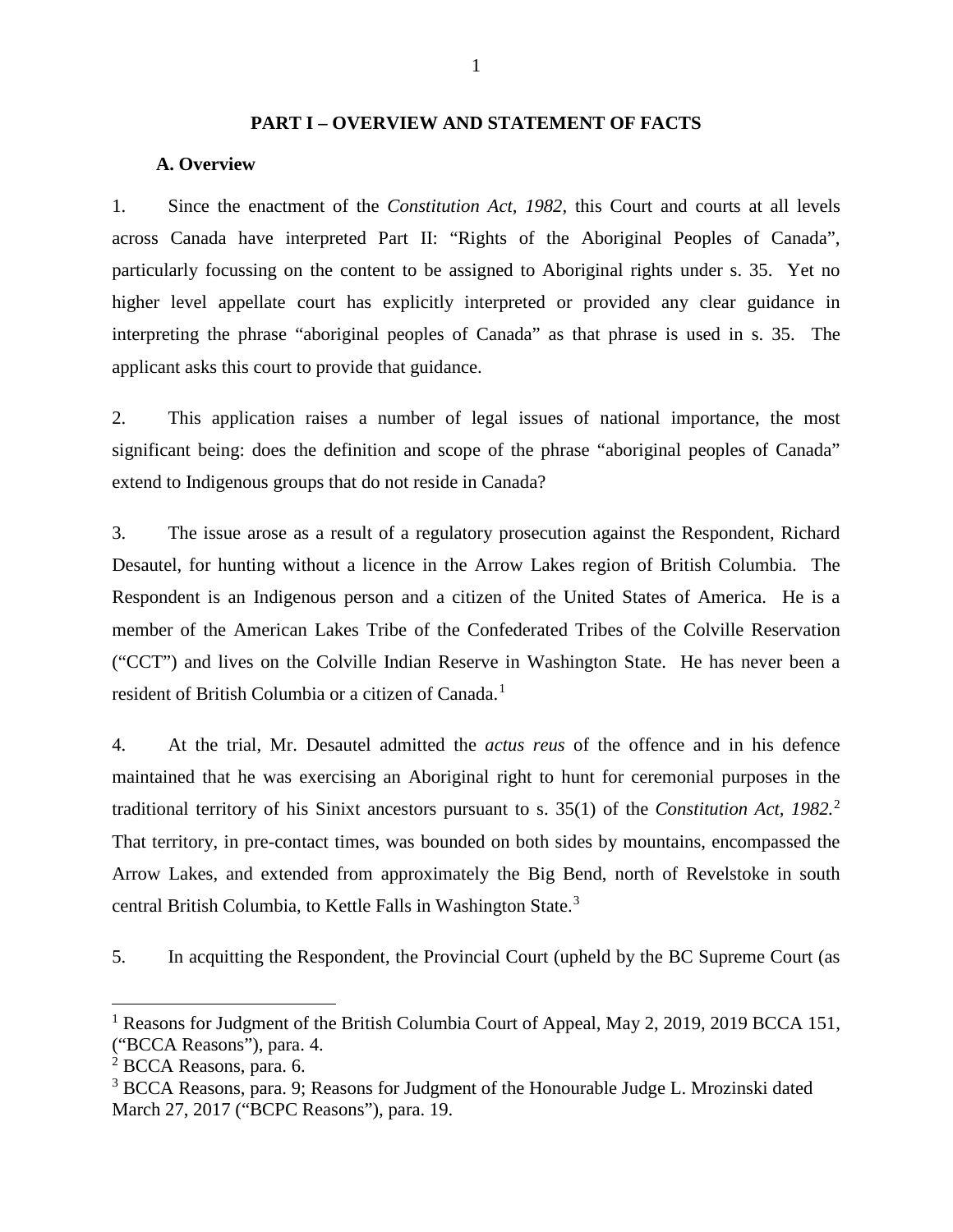summary conviction appeal court) and the B.C. Court of Appeal ("BCCA")) rejected the Crown's argument that s. 35 limits constitutional protection to Indigenous groups resident in Canada who hold those collective rights. The trial judge invoked the test set out in *R. v. Van der Peet*<sup>[4](#page-4-0)</sup> to determine if the Respondent was exercising an Aboriginal right to hunt and the summary conviction appeal judge used the *Van der Peet* test to define "aboriginal peoples of Canada" as meaning "those peoples who occupied a part of what became Canada prior to first contact", even if they no longer reside in Canada.<sup>[5](#page-4-1)</sup> The BCCA implicitly agreed and in determining that the modern Lakes Tribe fully met the test, stated that "… if the *Van der Peet*  requirements are met, the modern indigenous community [the Lakes] will be an "Aboriginal peoples of Canada"". [6](#page-4-2)

6. Although the BCCA and the courts below have relied on this Court's judgment in *Van der Peet*, that decision was only directed at defining Aboriginal rights that are recognized and affirmed under s. 35(1), but does not define who are the "aboriginal peoples of Canada". *Van der Peet* is silent regarding a definition of "aboriginal peoples of Canada" as that was not in issue. Mrs. Van der Peet was a member of the Sto:lo, a recognized Indigenous group under s. 35 resident within Canada. *Van der Peet* does not address issues regarding the location of a claimant Indigenous group, and the test established under the decision for defining Aboriginal rights is ill suited for that purpose.

7. In its application of *Van der Peet*, the BCCA decision raises fundamental questions of constitutional interpretation. With no substantive analysis the court dismissed the applicant's arguments on interpretation<sup>[7](#page-4-3)</sup> which were grounded in statements made by this Court in significant decisions such as *R. v. Comeau*[8](#page-4-4) and in Aboriginal cases such as *R. v. Sparrow.* [9](#page-4-5)

8. The circumstances of Indigenous communities with international transboundary dimensions are not unique to this case but arise in various provinces and locations across Canada

<span id="page-4-0"></span> $4$  [1996] 2 S.C.R. 507.

<span id="page-4-1"></span><sup>5</sup> Reasons for Judgment of Mr. Justice Sewell, dated December 28, 2017, 2018 BCSC 2389

<sup>(&</sup>quot;BCSC Reasons"), para. 89.

<span id="page-4-2"></span><sup>6</sup> BCCA Reasons, para. 57.

<span id="page-4-3"></span><sup>&</sup>lt;sup>7</sup> BCCA Reasons, paras. 57 and 64.

<span id="page-4-4"></span><sup>8</sup> 2018 SCC 15.

<span id="page-4-5"></span> $9$  [1990] 1 S.C.R. 1075.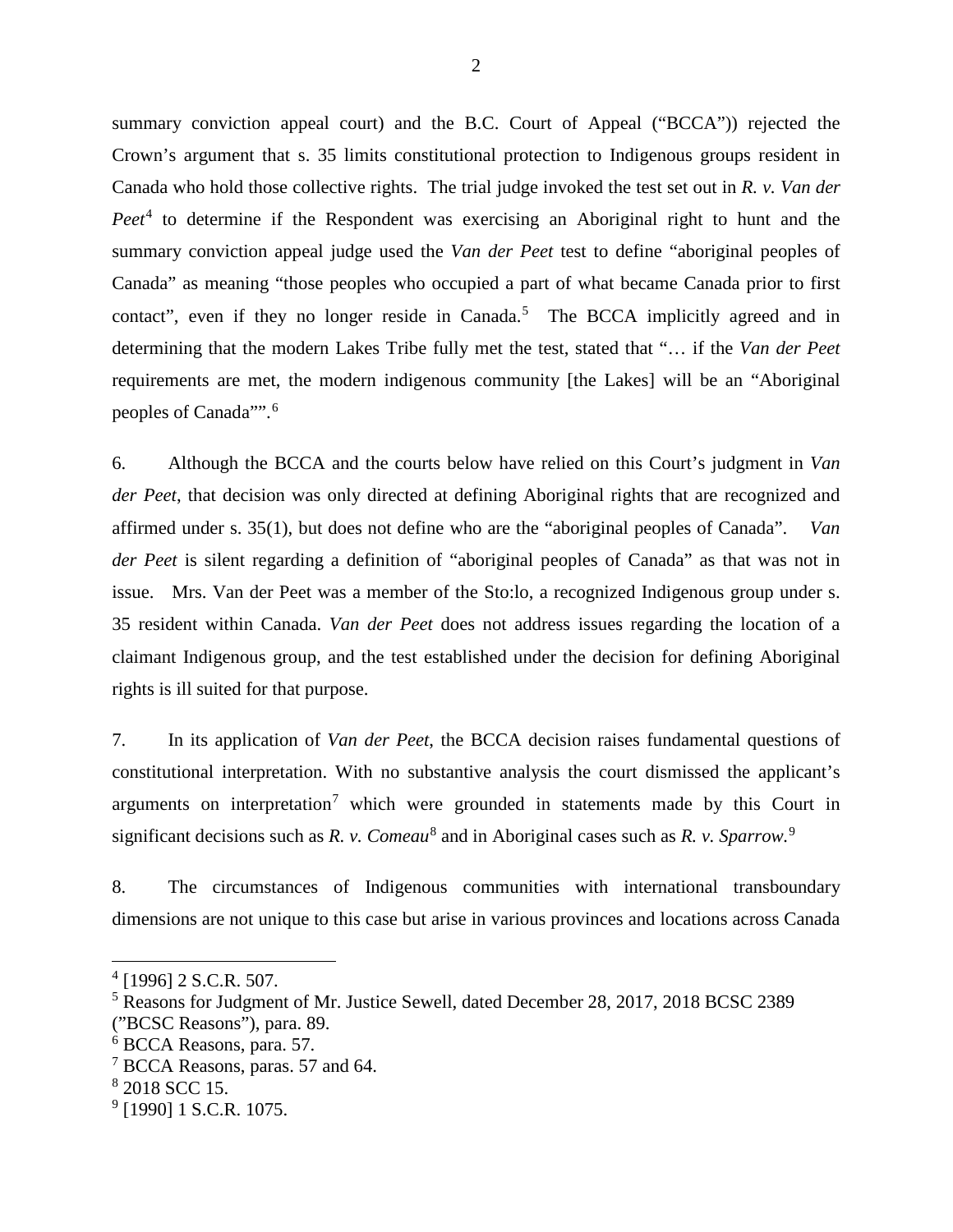in a wide range of differing transboundary aspects<sup>10</sup>. This case concerns a group that has been found by the courts to be wholly located in the United States in its contemporary form but able to trace its ancestral identity to a historic group with a presence in Canada at the time of European contact. Governments and Indigenous groups across Canada would benefit from clear Supreme Court of Canada guidance on the issues in this case as a foundational basis to address the entire range of potential transboundary claims.

9. For the reasons that follow, this application bears on legal issues inherently of national importance in so far as it seeks an interpretation of the basic scope of the application of s. 35 of the *Constitution Act, 1982*.

10. First, this application addresses a significant gap in the law regarding the interpretation of s. 35*.* There is no decision of this Court that provides guidance to the interpretation of the words "aboriginal peoples of Canada" in s. 35. *Van der Peet* is not the correct test and its continued application for this purpose will generate unnecessary litigation and potentially lead to contradictory decisions.

11. Second, to the extent that there has been appellate consideration of matters related to the question of the geographic location of a claimant group, there is a division between the Courts of Appeal in different provinces that warrants this Court's consideration. The applicant directed the BCCA's attention to the New Brunswick Court of Appeal ("NBCA") decision in *Bernard v. R.*.<sup>[11](#page-5-1)</sup> in which the NBCA dismissed the claim of an Indigenous claimant from Nova Scotia seeking to exercise an Aboriginal right to hunt in an area of New Brunswick. Mr. Bernard could not prove membership in a contemporary community located in New Brunswick. The NBCA decision is grounded on the principle that individuals must demonstrate a link to a historic and present community in a specific location, whereas the BCCA decision states otherwise<sup>[12](#page-5-2)</sup>.

12. Third, this case engages fundamental principles of constitutional interpretation and the application of those principles to s. 35. The BCCA cursorily dismissed the applicant's

<span id="page-5-0"></span><sup>&</sup>lt;sup>10</sup> Affidavit #1 of Brad Cope, sworn July 25, 2019 ("Cope Affidavit"), para. 4.

<span id="page-5-1"></span> $11$  2017 NBCA 48.

<span id="page-5-2"></span><sup>12</sup> *Bernard,* paras. 60-64; BCCA Reasons, paras. 61-62.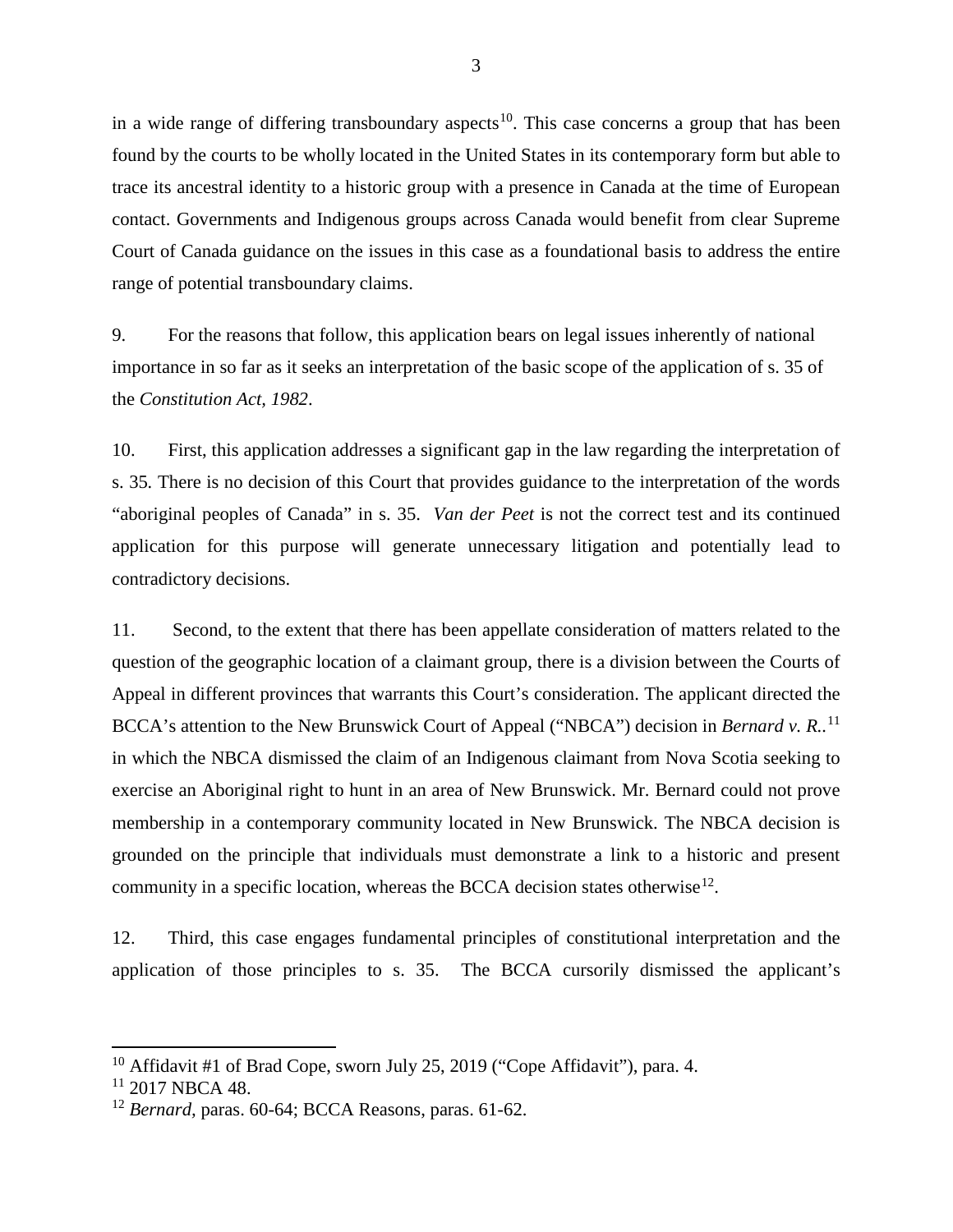arguments on interpretation<sup>[13](#page-6-0)</sup> although those arguments were grounded in statements from this Court in *R. v. Sparrow* that "… interpreting the meaning of s. 35(1) is derived from general principles of constitutional interpretation" and in decisions such as *Comeau.* The BCCA's decision risks confounding approaches to constitutional interpretation if this Court does not take this opportunity to clarify these principles in the s. 35 context.

13. Fourth, clarification of the meaning of "aboriginal peoples of Canada" carries significant national implications. Canada shares its entire 3,987 mile southern boundary and its 1,538 mile northwest boundary with the United States and there are Indigenous communities that may claim transboundary dimensions along the entire length of each boundary<sup>[14](#page-6-1)</sup>. Some of these entities have advanced their claims in litigation fora. For example, the New Brunswick Peskotomuhkati Nation at Skutik sought leave to intervene in this case at the BCCA on grounds arising from its claim that the Nation was bifurcated between Canada and the State of Maine<sup>15</sup>. Leave was not granted and its application was dismissed.

14. Fifth, a determination that the phrase "aboriginal peoples of Canada" includes Indigenous groups located in the United States raises significant national issues with respect to the scope of Crown consultation, accommodation and the ultimate objective of reconciliation of Aboriginal and non-Aboriginal Canadians. The BCCA directs no attention to the impact on this issue except to suggest that "…any potential duty to consult and accommodate, cannot be a matter of functionality<sup>"[16](#page-6-3)</sup>. This view is not one that is consistent with the complex issues of interpreting s. 35 when reconciliation inherently has functional dimensions to it.

15. This decision does have direct implications for triggering transboundary s.35 consultation and accommodation obligations, and consideration by this Court and guidance on that issue would be of significant utility so that the Crown is aware of the s.35 obligations it must satisfy.

16. Finally, this case necessarily engages the question of whether an Indigenous person who is neither a resident nor a citizen of Canada has an "incidental mobility right" to enter Canada for the purpose of exercising an Aboriginal right established within Canada. The Crown considers

<span id="page-6-0"></span><sup>&</sup>lt;sup>13</sup> BCCA Reasons, paras. 57 and 64.

<span id="page-6-1"></span><sup>&</sup>lt;sup>14</sup> Cope Affidavit, para. 4.

<span id="page-6-2"></span> $15$  Cope Affidavit, paras. 6, 7, Ex. "A", "B".

<span id="page-6-3"></span><sup>16</sup> BCCA Reasons, para. 63.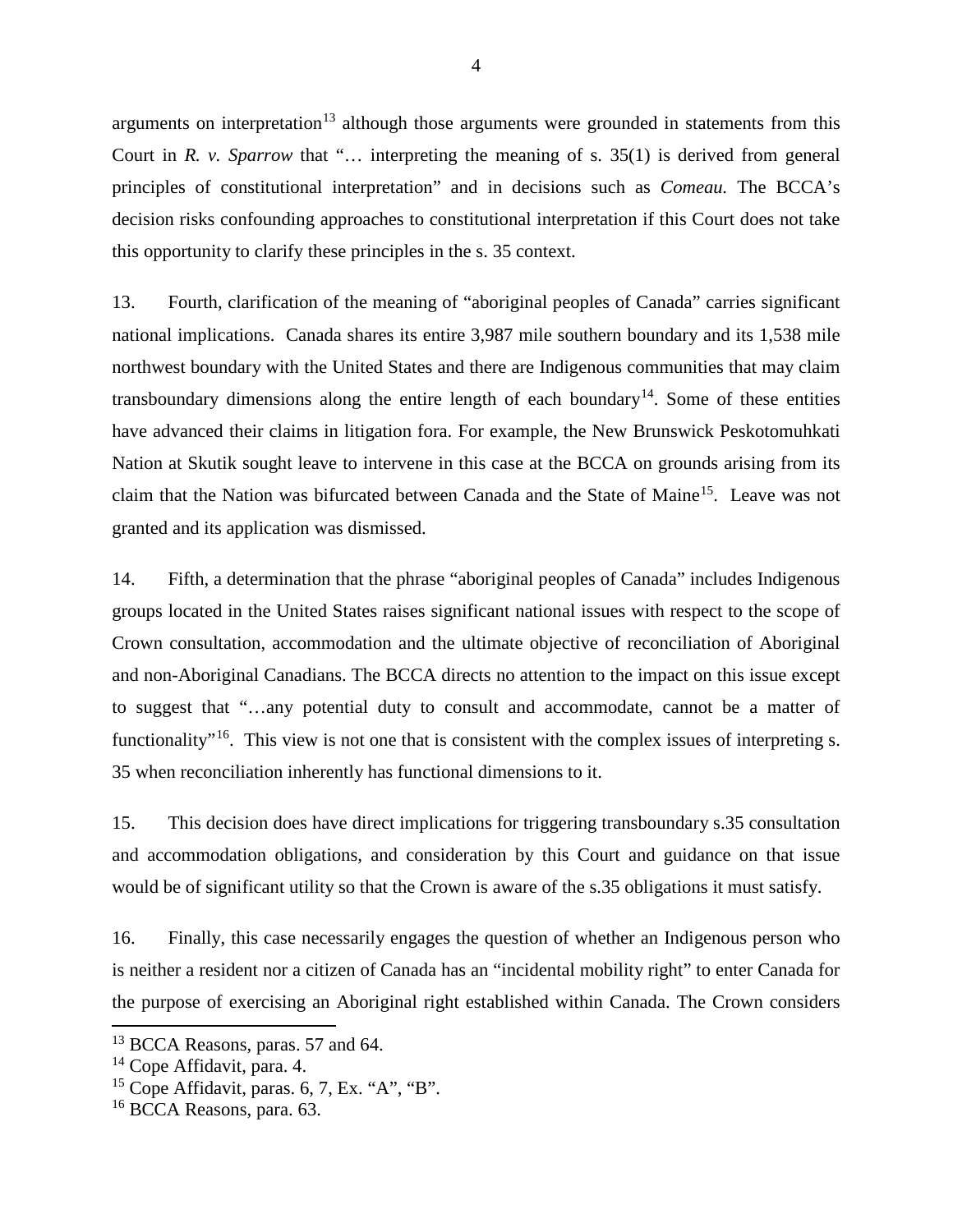such a right incompatible with sovereignty but none of the courts felt compelled to address the issue and it remains a pressing and unanswered question requiring this Court's attention.

#### **B. Statement of Facts**

<span id="page-7-0"></span>17. On October 14, 2010, Mr. Desautel shot and killed a cow elk near Castlegar, British Columbia. He conducted the hunt on the instructions of the Fish and Wildlife Director of the CCT to secure ceremonial meat. He did not have a permit, licence or authorization from the Government of British Columbia for the hunt. He reported the kill to conservation officers, whereupon he was charged with hunting without a licence and hunting big game while not being a resident of British Columbia contrary to ss. 11(1) and 47(a) of the *Wildlife Act,* R.S.B.C. 1996, c. 488. Mr. Desautel disputed the charges<sup>17</sup>.

#### **The Trial Judgment**

<span id="page-7-1"></span>18. The Crown contended that Mr. Desautel could not have been exercising an Aboriginal right to hunt in the area because the Sinixt rights did not survive the assertion of sovereignty. Alternatively, the Crown submitted that the Sinixt voluntarily abandoned their practice of hunting in what became British Columbia and therefore, the modern group's claim lacked continuity with the pre-contact group's practices.<sup>[18](#page-7-3)</sup>

19. The trial judge found that the Sinixt were a mobile people who, before and sometime after contact in 1811, engaged in a seasonal round of hunting, fishing and gathering in their traditional territory north and south of the  $49<sup>th</sup>$  parallel, including the Arrow Lakes area.<sup>19</sup>

20. Post-contact, "a constellation of factors" led the Sinixt to gradually shift from moving throughout the whole of their traditional territory to becoming "more or less full time" residents in their southern territory.<sup>[20](#page-7-5)</sup> The portion of Sinixt territory south of the  $49<sup>th</sup>$  parallel became U.S. territory in 1846 when Great Britain and the U.S. entered into the Oregon Boundary Treaty.<sup>[21](#page-7-6)</sup>

 $\overline{a}$ 

<span id="page-7-2"></span><sup>&</sup>lt;sup>17</sup> BCAA Reasons, para. 5..

<span id="page-7-3"></span><sup>18</sup> BCCA Reasons, para. 8

<span id="page-7-4"></span><sup>19</sup> BCCA Reasons, para. 9; BCPC Reasons, paras. 23, 24.

<span id="page-7-5"></span> $20$  BCPC Reasons, para. 110.

<span id="page-7-6"></span><sup>21</sup> BCPC Reasons, paras. 8, 137.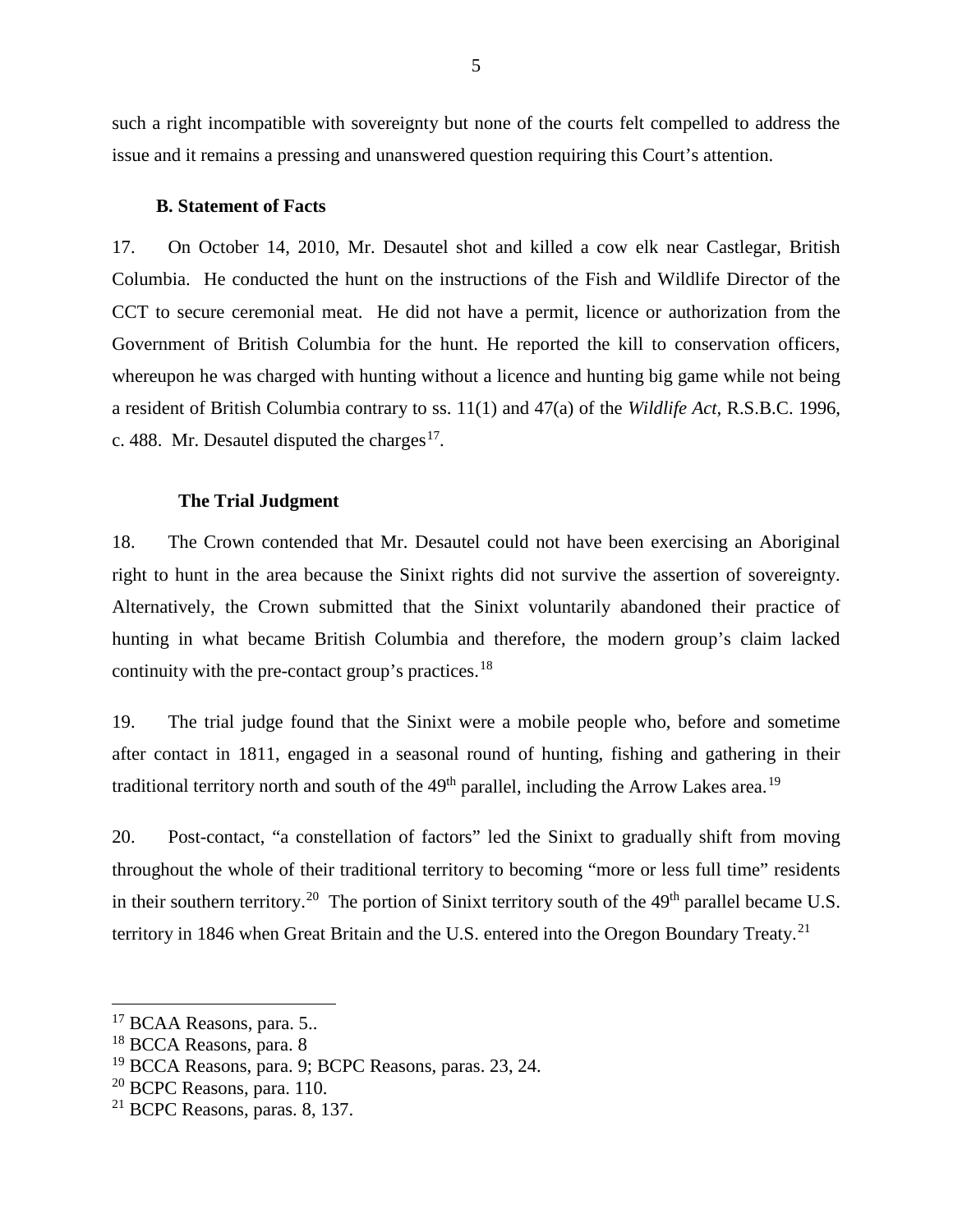21. In 1872, the U.S. federal government set aside reserve lands for the tribes that now make up the CCT, including the Sinixt, who had become known as the Lakes. A majority of the Sinixt people who had been living on both sides of the border took up residence on the Colville Reserve, around 1880 and 1890.<sup>[22](#page-8-0)</sup> By 1902, only 21 Sinixt remained living in their traditional territory in Canada when the Canadian federal government set aside a reserve at Oatscott for the "Arrow Lakes Band" which included Sinixt, Ktunaxa and Secwepemc members.<sup>[23](#page-8-1)</sup>

22. Members of the Lakes Tribe "rarely hunted north of the  $49<sup>th</sup>$  parallel" following their move onto the Colville Reserve, and by the 1930s, members of the Lakes Tribe no longer travelled to or hunted north of the border.<sup>[24](#page-8-2)</sup> In 1956, the last living member of the Arrow Lakes Band died and the federal government declared the Arrow Lakes Band extinct (for the purposes of the *Indian Act*)*.* [25](#page-8-3)

23. In her application of the *Van der Peet* test, the trial judge found that the Lakes Tribe is "a successor group to the Sinixt people living in British Columbia at the time of contact" and that hunting in what is now British Columbia was "a central and significant part of the Sinixt's distinctive culture in pre-contact times". <sup>[26](#page-8-4)</sup> The trial judge went on to apply the concept of continuity and stated that the "interval between 1930 and 2010 when hunting in British Columbia either ceased or was conducted under the radar, so to speak, does not serve… to sever the continuity of the hunting practices of the pre-contact group and the present day Lakes Tribe".<sup>[27](#page-8-5)</sup>

24. With respect to the incidental mobility right, the Crown argued that such a right was incompatible with the sovereignty of the Crown. The trial judge found that on the facts of this case an incidental mobility right did not arise, thus distinguishing it from *Mitchell v. M.N.R.*[28](#page-8-6), as relied on by the Crown. The trial judge declined to define the Aboriginal right as including a mobility right.

<span id="page-8-0"></span><sup>22</sup> BCPC Reasons, paras. 42-43.

<span id="page-8-1"></span><sup>23</sup> BCPC Reasons, para. 44; BCCA Reasons, para. 9.

<span id="page-8-2"></span><sup>24</sup> BCPC Reasons, paras. 49, 85; BCCA Reasons, para. 10.

<span id="page-8-3"></span><sup>25</sup> BCPC Reasons, para.48; BCCA Reasons, para. 9.

<span id="page-8-4"></span><sup>26</sup> BCPC Reasons, para. 84; BCCA Reasons, para. 11.

<span id="page-8-5"></span> $^{27}$  BCPC Reasons, para.128; BCCA Reasons, para. 11.

<span id="page-8-6"></span><sup>28</sup> *Mitchell v. Canada (Minister of National Revenue),* 2001 SCC 33.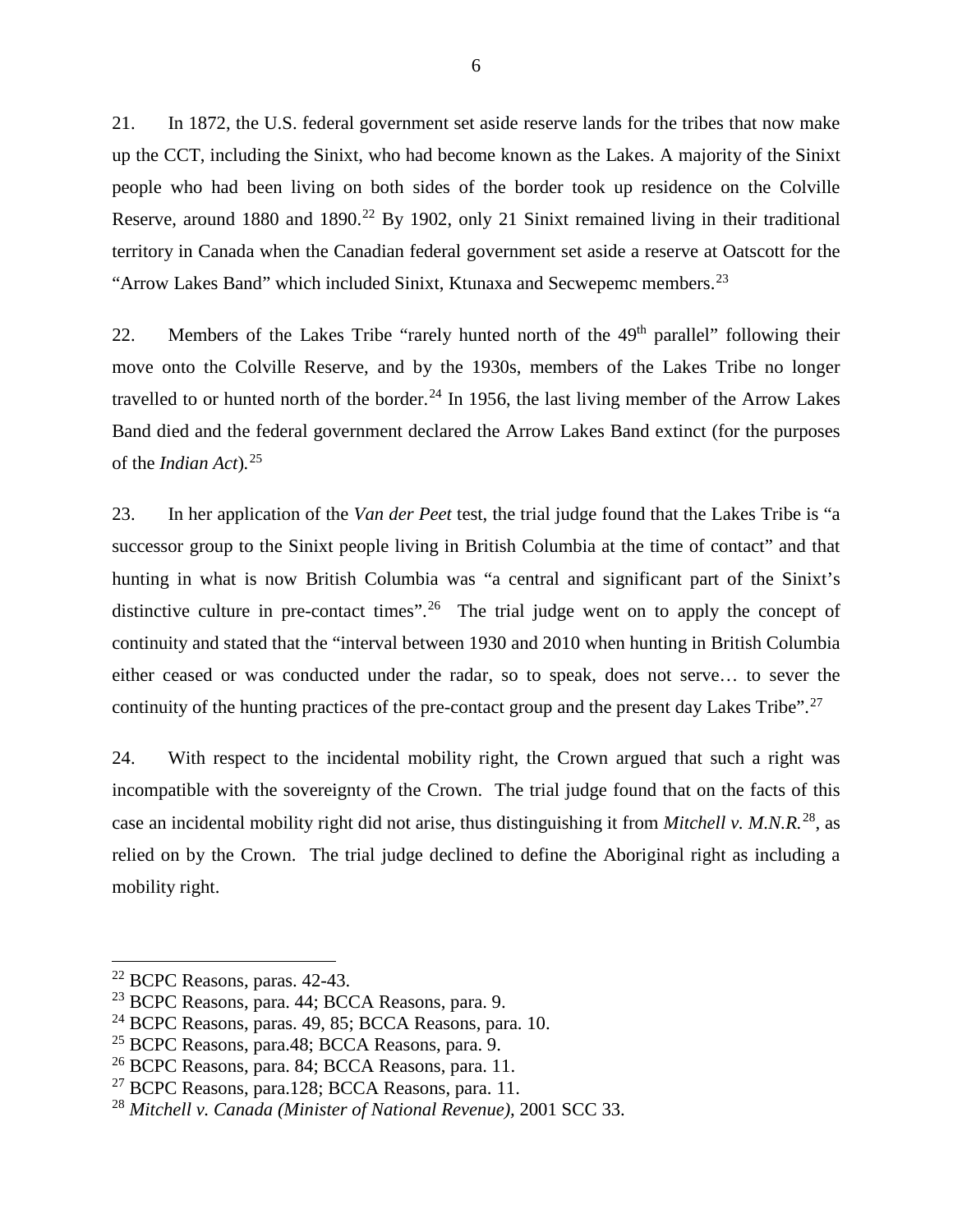#### **The BC Supreme Court Summary Conviction Appeal**

<span id="page-9-0"></span>25. In Reasons for Judgment delivered December 28, 2017, Sewell J., sitting as summary conviction appeal judge in BC Supreme Court, dismissed the Crown's appeal, which he described as essentially raising two points: (1) whether an Aboriginal group that does not reside in Canada is entitled to the constitutional protections provided by s. 35, and (2) whether the right asserted by Mr. Desautel is incompatible with the sovereignty of Canada.<sup>[29](#page-9-2)</sup>

26. On the first point, Sewell J. concluded that the term "aboriginal peoples of Canada" as used in s. 35 means "those peoples who occupied a part of what became Canada prior to first contact, and the rights referred to are those that are established in accordance with the *Van der Peet* test and sought to be exercised in Canada".<sup>[30](#page-9-3)</sup>

27. On the second point, Sewell J. concluded that the record before the trial judge was insufficient to permit her to decide the issue of Mr. Desautel's mobility right, sovereign incompatibility is not a complete bar to the existence of the right, and it would be unnecessary and inappropriate to consider the nature and extent of an Aboriginal right to cross the international boundary in the absence of the Attorney General of Canada, who had been served with a Notice of Constitutional Question.<sup>[31](#page-9-4)</sup>

#### **The BC Court of Appeal Judgment**

<span id="page-9-1"></span>28. The BCCA dismissed the Crown's appeal and upheld Mr. Desautel's acquittal, agreeing with the courts below that the Lakes Tribe was a modern day collective successor to the Sinixt peoples. The BCCA also agreed with the courts below that hunting had been a central and significant part of the Sinixt's culture pre-contact and remained integral to the Lakes (although they had not hunted in British Columbia between 1930 and 2010) as they had continued to hunt in the United States. [32](#page-9-5)

29. The BCCA implicitly accepted the trial judge's findings regarding continuity; namely that she was "not convinced" that it required "an actual physical presence on the land" or

<span id="page-9-2"></span><sup>29</sup> BCCA Reasons, para. 21.

<span id="page-9-3"></span><sup>&</sup>lt;sup>30</sup> BCSC Reasons, para.89.

<span id="page-9-4"></span><sup>31</sup> BCSC Reasons, paras. 120, 122.

<span id="page-9-5"></span><sup>32</sup> BCCA Reasons, paras. 50, 56, 73, 74.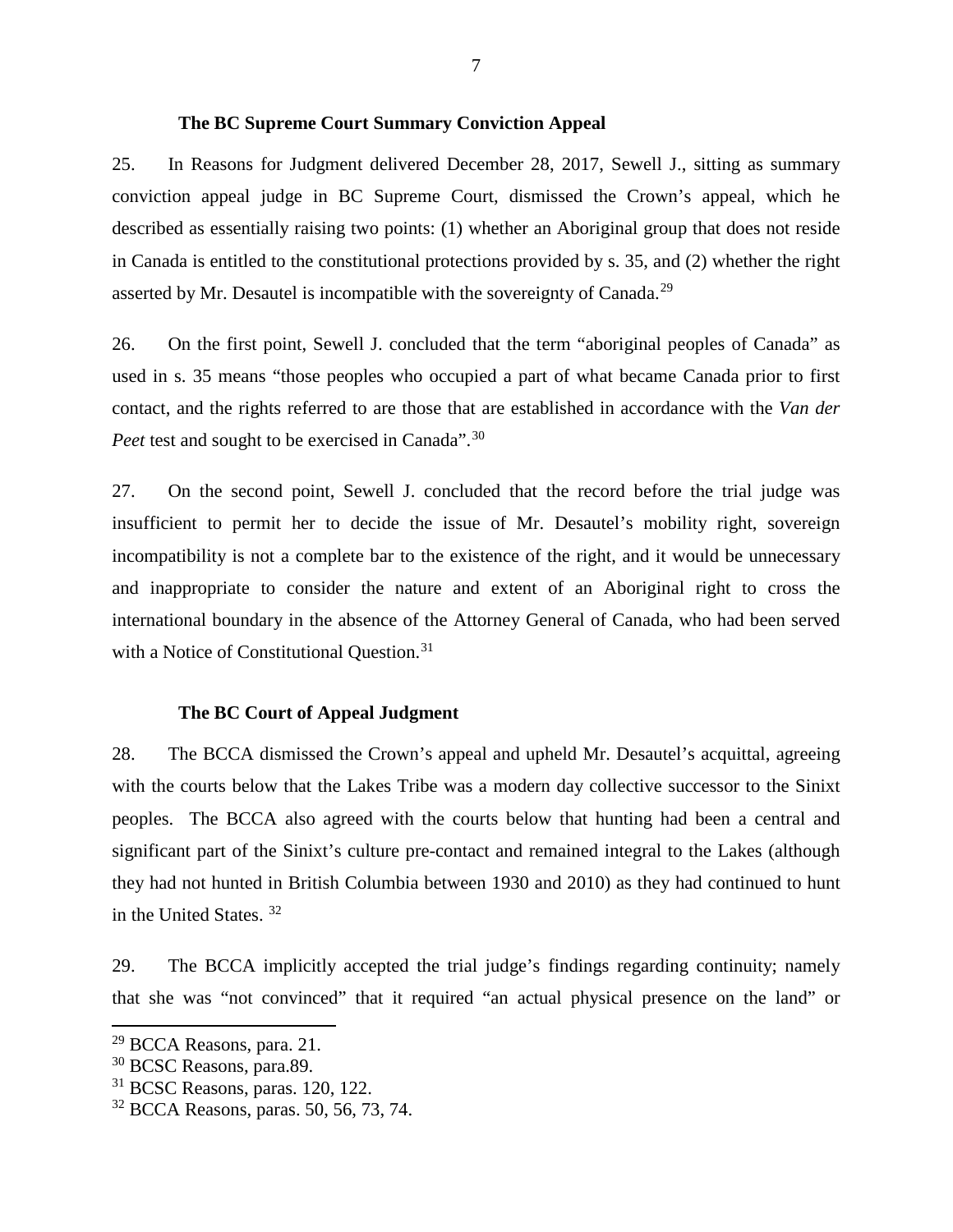alternatively, an "unbroken chain of continuity" between current and historic practices.<sup>[33](#page-10-1)</sup> In support of the first proposition the trial judge found that the Lakes "had not lost their connection to the land" as "[a]ll of the Lakes members who testified spoke of their connection to the land their ancestors hunted here in British Columbia." [34](#page-10-2)

30. The BCCA wholly endorsed the use of the *Van der Peet* test to determine the definition of "aboriginal peoples of Canada", stating: "[s]imply put, if the *Van der Peet* requirements are met, the modern Indigenous community will be an "Aboriginal peoples of Canada".

31. Regarding the Crown's appeal on the mobility right, Smith JA stated that she "did not agree that this issue must be addressed in this appeal or that an incidental mobility right to cross the border would necessarily follow" for two reasons: (1) the trial judge did not address the issue because "the lawfulness of Mr. Desautel's entry into Canada was never disputed" and (2) in cases where an incidental right has arisen, "the state action in issue limited the exercise of the incidental right" and in this matter, "the state action in question infringes Mr. Desautel's right to hunt, not his right to cross the Canada-U.S. border<sup>35</sup>.

32. The decision of the BCCA, together with the language of the decisions of the courts below, is precedent setting. These judgments arguably trigger constitutional obligations on the Crown to consult and, where appropriate, accommodate Indigenous groups outside Canada who may have a historical connection to groups within British Columbia, and arguable claims of Aboriginal rights within Canada. No other court in Canada has given such a broad interpretation of s. 35. Indeed, the jurisprudence of the SCC is replete with references that would seem to limit s. 35 to Aboriginal peoples who are "Canadian" in the sense of citizenship or residency.<sup>[36](#page-10-4)</sup>

#### **PART II – STATEMENT OF ISSUES**

<span id="page-10-0"></span>33. Does the constitutional protection of Aboriginal rights contained in s.35 of the *Constitution Act, 1982* extend to an Aboriginal group that does not reside in Canada?

 $\overline{a}$ 

<span id="page-10-1"></span><sup>33</sup> BCPC Reasons, para. 129.

<span id="page-10-2"></span><sup>34</sup> BCPC Reasons, para. 123; BCCA Reasons, paras. 73, 74.

<span id="page-10-3"></span><sup>35</sup> BCCA Reasons, para. 66, 67, 68.

<span id="page-10-4"></span><sup>36</sup> *Beckman v. Little Salmon/Carmacks First Nation,* 2010 SCC 53, paras. 10, 33; *Van der Peet,*  para. 19; *Clyde River (Hamlet v. Petroleum Geo-Services Inc.,* 2017 SCC 40, para. 1.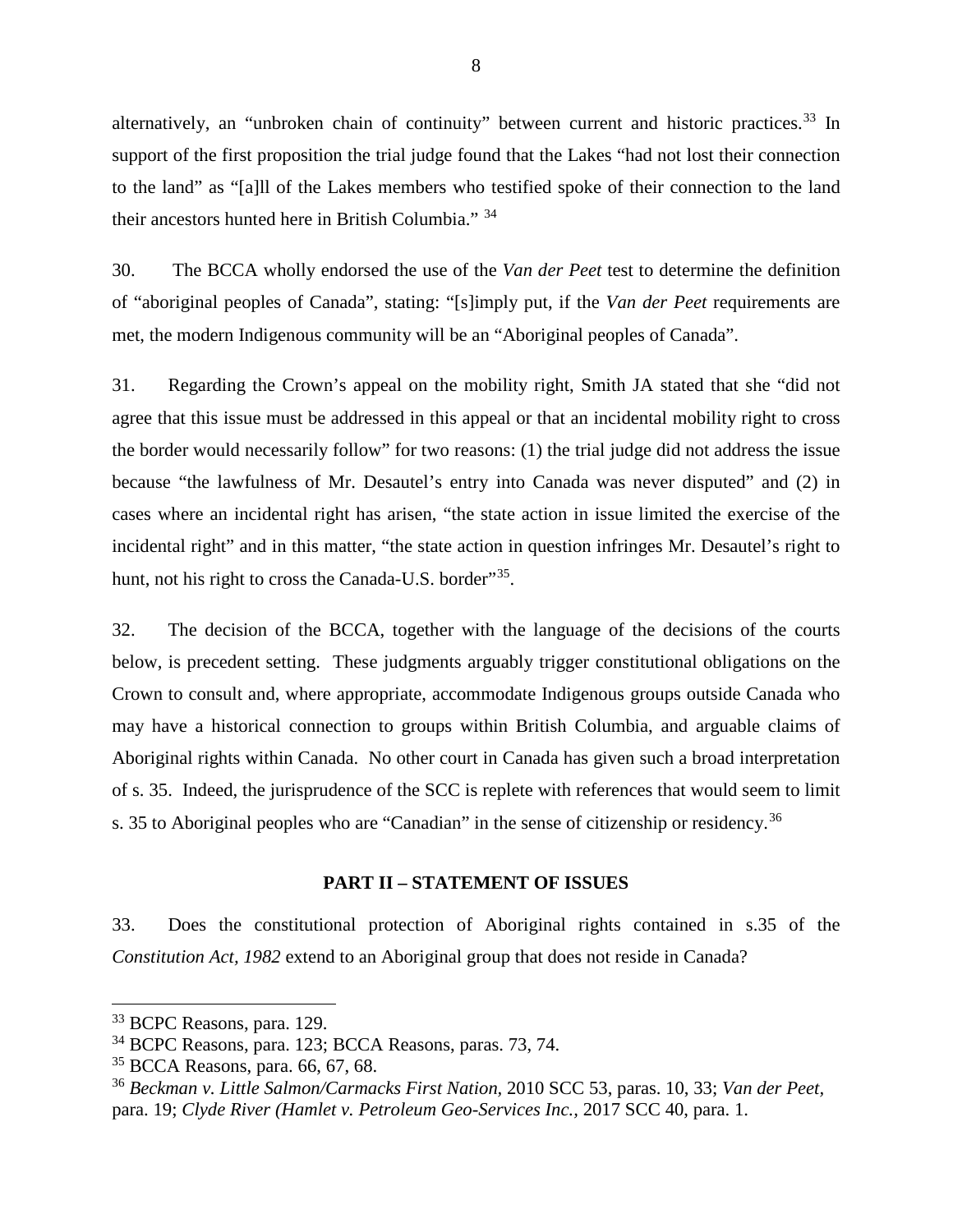34. Is it a requirement of the test for proving an Aboriginal right protected by s.35 of the *Constitution Act, 1982* that there be a present day community in the geographic area where the claimed right was exercised?

35. In order to determine whether an Aboriginal person who is not a citizen or resident of Canada has an Aboriginal right to hunt in Canada, is it necessary to consider the incidental mobility right of the individual and the compatibility of that right with sovereignty?

#### **PART III – STATEMENT OF ARGUMENT**

#### <span id="page-11-0"></span>**The Van der Peet Test**

<span id="page-11-1"></span>36. All of the courts below have accepted and applied the test in *Van der Peet* to determine the content and meaning of the phrase "aboriginal peoples of Canada". The error the *Desautel*  courts have committed in using the *Van der Peet* test is allowing it to absorb a legal construct that is textually and conceptually separate from the concept of "Aboriginal rights" which is the focus of this Court in *Van der Peet.*

37. *Van der Peet* was never intended to address the question of who is an "aboriginal peoples of Canada" and that question did not arise in that case. None of the *Van der Peet* courts queried whether Mrs. Van der Peet was a member of a group that fell within the definition of "aboriginal peoples of Canada". She was a resident of British Columbia and a member of the Sto:lo Tribe which is clearly located within Canada and an "aboriginal peoples of Canada". There was never any question that s. 35 would apply; it was simply a presumption or precondition underpinning the inquiry as to whether the claimant, or more specifically, the Sto:lo Tribe, possessed an Aboriginal right to sell fish.

38. Chief Justice Lamer, speaking for the majority, framed the issue on appeal this way: that it "… raises the question left unresolved by this court in *R. v. Sparrow,* [1990] 1 S.C.R. 1075: How are the aboriginal rights recognized and affirmed by s. 35(1) of the *Constitution Act, 1982*, to be defined?".<sup>[37](#page-11-2)</sup> Mrs. Van der Peet appealed "... on the basis that the Court of Appeal erred in defining the aboriginal rights protected in s. 35(1) as those practices integral to the distinctive

<span id="page-11-2"></span><sup>37</sup> *Van der Peet*, para. 1 (see also para. 15).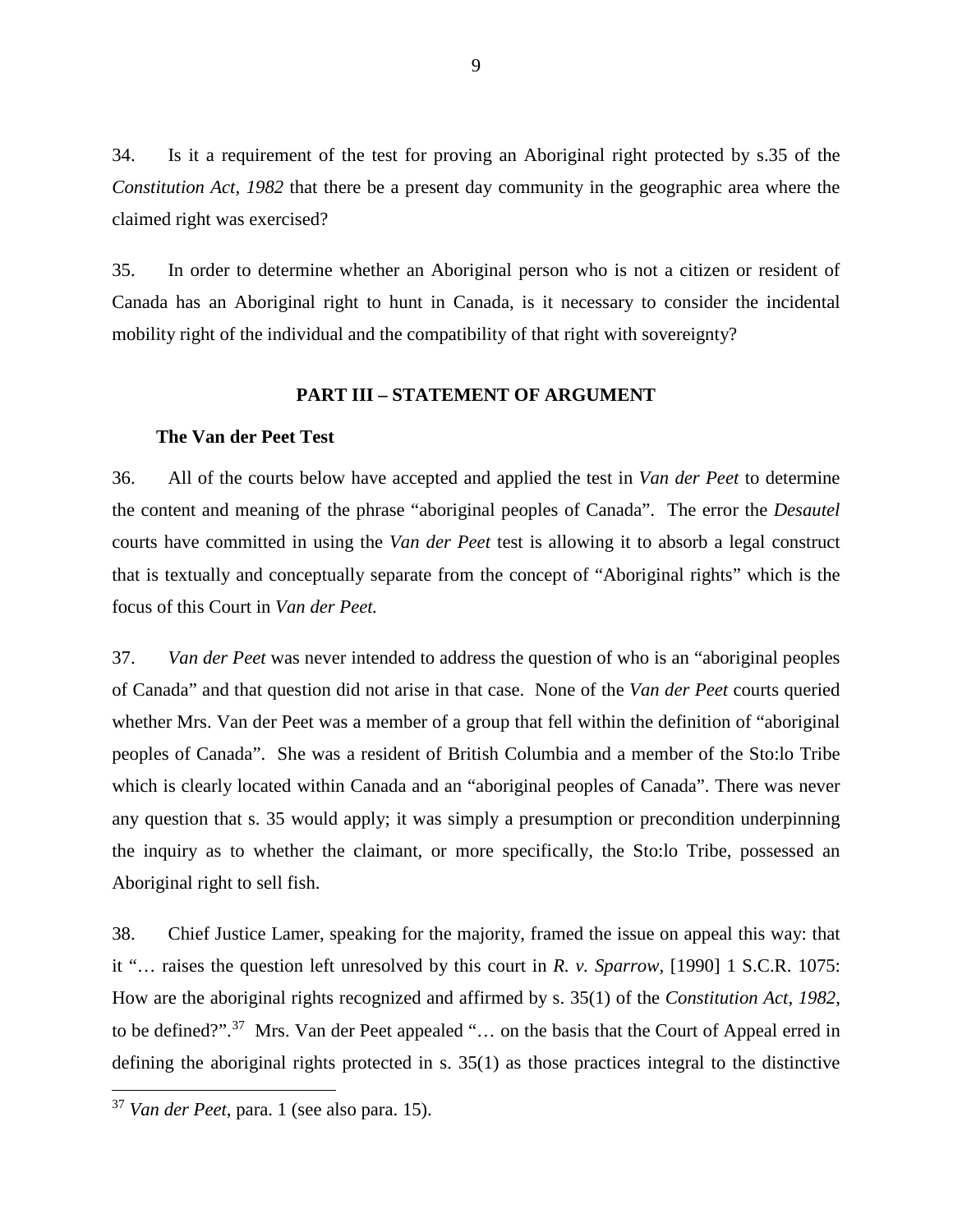cultures of aboriginal peoples".

39. It is the articulation of the "Integral to a Distinctive Culture Test" that comprises the answer to Lamer C.J.'s question and lies at the core of *Van der Peet.* The balance of the majority's judgment is directed at the description and analysis of the factors to be considered in the Integral to a Distinctive Culture  $Test^{38}$  $Test^{38}$  $Test^{38}$  followed by an application of those factors to Mrs. Van der Peet's claim<sup>39</sup>. The question of who or what might comprise an "aboriginal peoples of Canada" was never posed and it was never discussed. In fact, the summary conviction appeal judge himself acknowledged that the *Van der Peet* test "…addresses the nature of aboriginal rights protected by s. 35 rather than the identity of the persons asserting the right".<sup>[40](#page-12-3)</sup>

40. Consequently the assertion of the BCCA that "… if the *Van der Peet* requirements are met, the modern Indigenous community will be an "Aboriginal peoples of Canada"<sup>[41](#page-12-4)</sup> is not based on any precedent and is unsupported at law. The BCCA judgment is premised on an incorrect assumption that *Van der Peet* defines or describes a basis for a determination of the meaning of the phrase "aboriginal peoples of Canada" but *Van der Peet* only defines the practices, customs or traditions that could form the basis for a defined Aboriginal right.

#### **The Threshold Test**

<span id="page-12-0"></span>41. The question that must be addressed in this case is: what is the test to determine if an Indigenous group may come within the definition of "aboriginal peoples of Canada" for the purposes of s. 35? This question remains open and unanswered and the BCCA decision highlights the fact that this absence of an appropriate test reveals a gap in the law on this issue. Clarification of this test is a question of national importance.

42. The BCAA rejected the Crown's argument that the court was required to approach the determination of who is entitled to hold Aboriginal rights as a threshold issue by applying general principles of constitutional interpretation including statutory interpretation and placing

<span id="page-12-1"></span><sup>38</sup> *Van der Peet,* paras. 46-75.

<span id="page-12-2"></span><sup>39</sup> *Van der Peet,* paras. 76-91.

<span id="page-12-3"></span><sup>&</sup>lt;sup>40</sup> BCSC Reasons, para.80.

<span id="page-12-4"></span><sup>41</sup> BCCA Reasons, para. 57.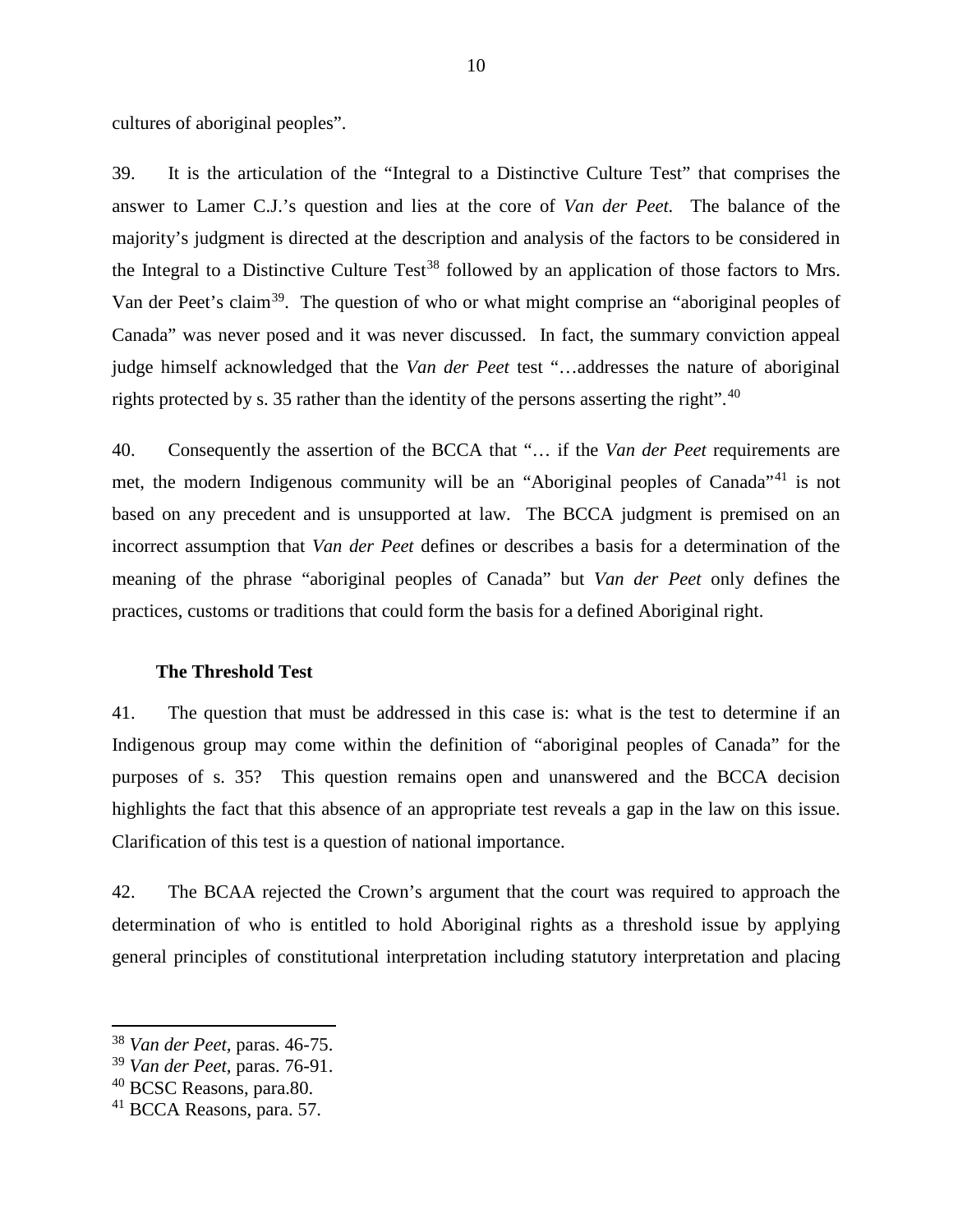constitutional terminology in its "proper linguistic, philosophical and historical context"<sup>42</sup>.

43. The BCCA also did not fully consider two lower court cases where courts indicated that determining whether a claimant is part of the "aboriginal peoples of Canada" should be done prior to considering the rights claim at issue<sup>[43](#page-13-1)</sup>. Instead, the BCCA chose to "reframe the Crown's "threshold issue" as whether the *Van der Peet* test should be modified where the Aboriginal right claimant is not a citizen or resident of Canada"<sup>[44](#page-13-2)</sup>

44. A plain reading of s. 35 reveals that there are two tests inherent in the provision. Section 35(1) provides that: "The existing aboriginal and treaty rights of the aboriginal peoples of Canada are hereby recognized and affirmed".

45. The phrase "aboriginal peoples of Canada (also used in ss. 25, 37 and 37.1) is defined as follows in s. 35(2): "In this Act, "aboriginal peoples of Canada" includes the Indian, Inuit and Metis peoples of Canada".

46. Section 35(1) indicates that "existing aboriginal and treaty rights" are held by or belong to "the aboriginal peoples of Canada". Aboriginal or treaty rights that may be held by peoples who are not "aboriginal peoples of Canada" will not be subject to constitutional protection. Therefore two questions must be asked and answered regarding any inquiry into whether an Indigenous group holds constitutionally protected Aboriginal rights:

- 1. Is the claimant Indigenous group an "aboriginal peoples of Canada" and thereby eligible to be recognized under s. 35 of the *Constitution Act, 1982*;
- 2. If yes, does the claim meet the test in *Van der Peet* to be considered an aboriginal right protected by s. 35.

47. Question 1 must be answered before moving on to Question 2. The courts below did not adopt this approach.

48. The BCCA focussed on a "purposive" analysis directed at the reconciliation of pre-

<span id="page-13-0"></span> $42$  BCCA Reasons, para. 33, 51, 57 and 64.

<span id="page-13-1"></span><sup>43</sup> *R. v. Campbell,* 2000 BCSC 956, esp. paras. 8, 13; *Watt v. Liebelt,* [1999] F.C. 455, para. 19; (see also *R. v. Shenandoah,* 2015 ONCJ 541).

<span id="page-13-2"></span><sup>44</sup> BCCA Reasons, para. 61.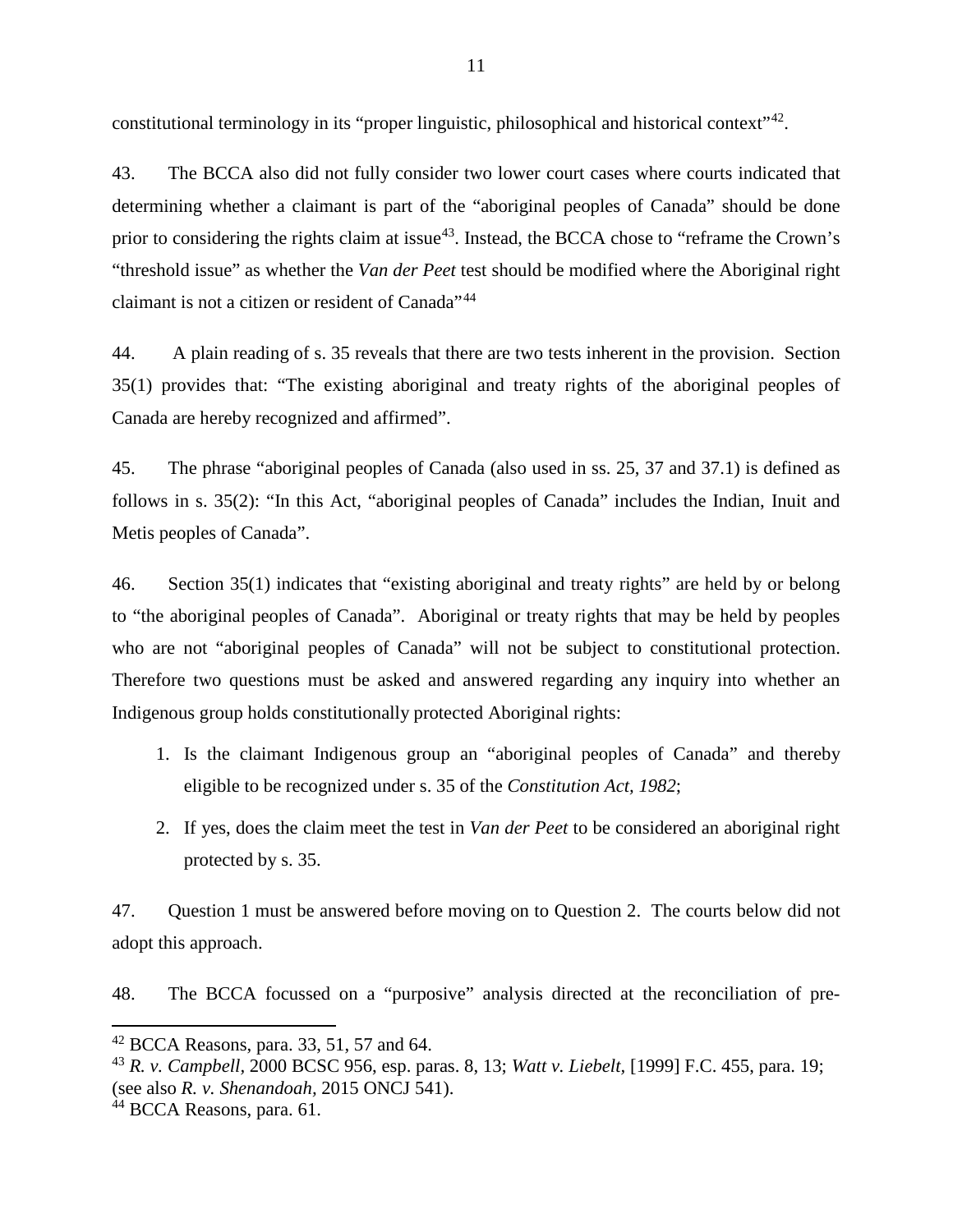existing Aboriginal societies with the sovereignty of the Crown.<sup>[45](#page-14-1)</sup> However, such an approach presupposes that the Aboriginal people in question fall within s. 35(1), the very question that is to be answered.

49. The BCCA went on to comment on how *Sparrow* and *Van der Peet* "root the concept of Aboriginal rights in the historical presence of Indigenous societies in North America", which is why "courts must look to the practices, customs and traditions of the historic collective when defining Aboriginal rights".<sup>46</sup> This leads to use of the concept of "continuity" to determine if a present day collective can demonstrate a historic connection to the collective in existence at the time of contact with Europeans.<sup>[47](#page-14-3)</sup> However, this approach creates a test that overlooks the location, national affiliation and internal composition of the modern collective.

50. Reliance on continuity and the time of contact as the "relevant time" for the determination of who may be an "aboriginal peoples of Canada" could also lead to other erroneous results.

51. The *Van der Peet* test applies only to Aboriginal rights. It does not address treaty rights, Aboriginal title or the rights of the Metis, which are also encompassed by s. 35. Using *Van der Peet* as directed by the BCCA would lead to the anomalous result that the Metis are not an "aboriginal peoples of Canada" because they did not occupy what became Canada prior to contact despite the fact that they are expressly referenced in s. 35(2). Using *Van der Peet* for this purpose would also be inconsistent with the SCC's guidance that sovereignty, not contact, is the relevant time for the identification of Aboriginal title. The test for Aboriginal title as set out in *Tsilhqot'in Nation v. British Columbia* does not require an applicant to demonstrate continuity if the applicant is not relying on present occupation.<sup>48</sup>

#### **The Modern Day Community**

<span id="page-14-0"></span>52. "Continuity" as applied by the trial judge is an inappropriate test to determine the identity and composition of the modern rights bearing community. If all a modern community is

<span id="page-14-1"></span><sup>&</sup>lt;sup>45</sup> BCCA Reasons, para. 55.

<span id="page-14-2"></span><sup>&</sup>lt;sup>46</sup> BCCA Reasons, para. 55.

<span id="page-14-3"></span> $47$  BCCA Reasons, para. 56, 57.

<span id="page-14-4"></span><sup>48</sup> *Tsilhqot'in Nation v. British Columbia,* 2014 SCC 44*,* paras. 45, 46.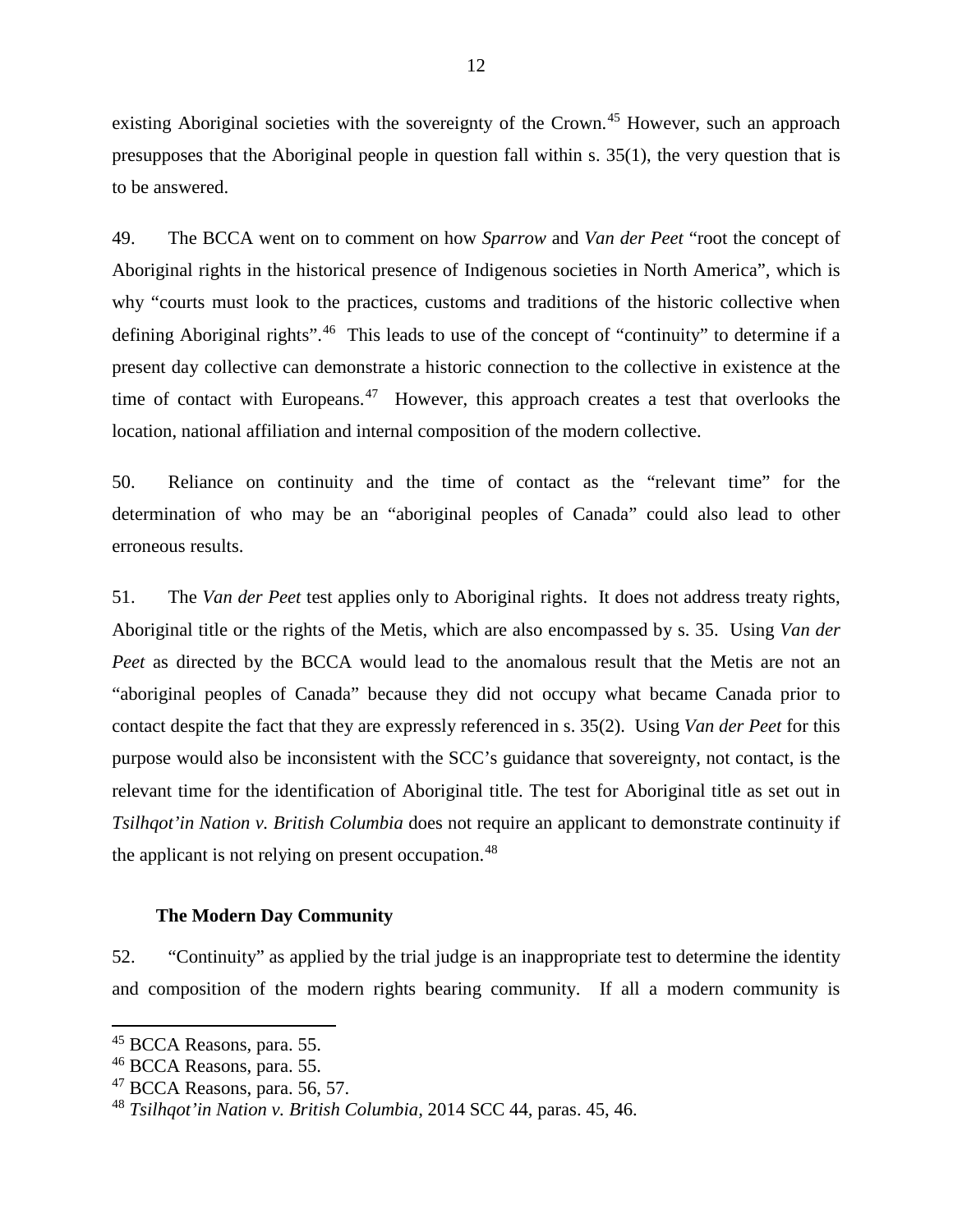required to demonstrate is a historical connection to the historic collective, the current location of the modern community is of no relevance and leaves open, as an extreme example, the possibility that an Indigenous group that has been absent from Canada for hundreds of years has claims to Aboriginal rights and title. That cannot have been the intention of the drafters of s. 35.

53. The Crown argued that there is a site-specific component to the issue of the contemporary community, a position rejected by the BCCA with minimal analysis<sup>49</sup>. In *R. v. Powley* this Court noted that "the trial judge found that a Metis community had persisted in and around Sault Ste. Marie" and referred to testimony at trial regarding "the continued existence of a Metis community in and around Sault Ste. Marie"<sup>50</sup>. The fact that the modern community could demonstrate continuity of location with the historic community was a significant element in the determination of the Metis hunting right.

54. In *Bernard v. R*., a Mi'kmaq member of the Sipekne'katik First Nation located in Shubenacadie, Nova Scotia, claimed an Aboriginal right to hunt deer near the mouth of the St. John River in New Brunswick. The trial judge found that a historic community of Mi'kmaq hunted in that area pre-contact but the evidence showed that the specific community left the area 250-300 years earlier.<sup>[51](#page-15-2)</sup> The New Brunswick Court of Appeal dismissed Mr. Bernard's appeal but noted that Mr. Bernard argued that the trial judge erred in holding that if a community did not remain in the vicinity of a site-specific right, the community would be taken to have abandoned the right.<sup>[52](#page-15-3)</sup> Thus the issue is not whether there is continuity of practice, but rather whether there is continuity of community.

55. The NBCA affirmed this Court's determination in *Powley* that continuity must be established between a historic and contemporary rights-bearing within the geographic area where the right was claimed:

There would seem to be no rational basis for the claim the Metis people only get to exercise aboriginal rights that are grounded in the presence of a historic and present community, whereas other aboriginal peoples get to exercise the right regardless of whether it is so grounded. If that is to be the law, that is for the Supreme Court to

<span id="page-15-0"></span> $49$  BCCA Reasons, paras. 61, 62.

<span id="page-15-1"></span><sup>50</sup> *R. v. Powley,* 2003 SCC 43, paras. 24 and 25.

<span id="page-15-2"></span><sup>51</sup> *Bernard,* paras. 4, 5, 15-17, 19, 21-27, 43, 60.

<span id="page-15-3"></span><sup>52</sup> *Bernard*, para. 43.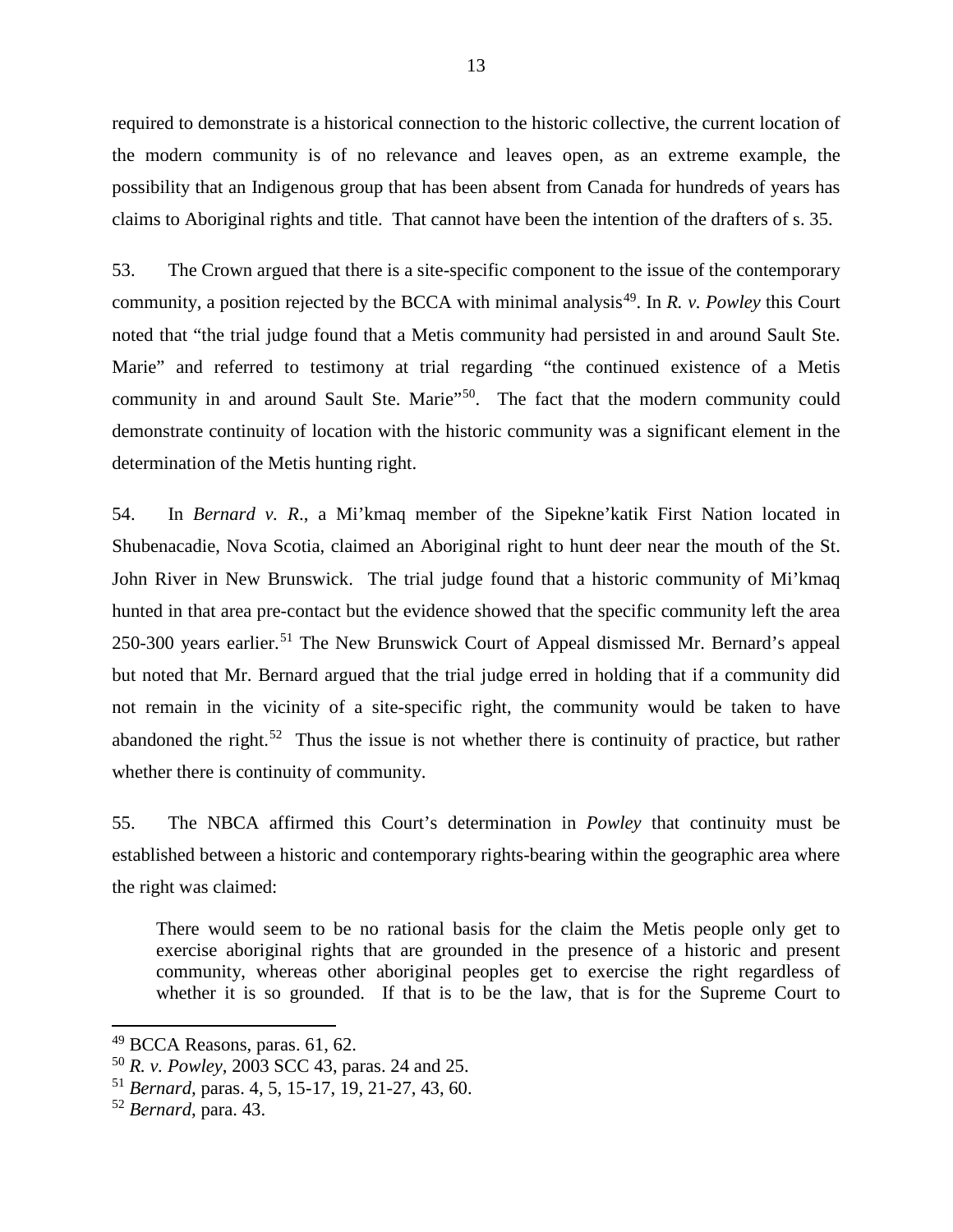determine. At present, *Powley* establishes that aboriginal rights, as communal rights, may only be exercised by virtue of an individual's ancestrally based membership in a present community that is linked to the historic community.[53](#page-16-1)

56. The NBCA suggests that individuals must demonstrate a link to both a historic and a contemporary community in a place or location whereas the BCCA states otherwise.<sup>54</sup> This creates a significant tension in the law of Aboriginal rights that arguably undermines the answer to Lamer C.J.'s question in *Van der Peet*; namely, what defines Aboriginal rights? Is it based only on where a historical collective carried out its activities or does a definition include where the contemporary community carries out its activities? This conflict in appellate law can only be resolved by guidance from the SCC and as such, resolution is a matter of national importance.

#### **Constitutional Interpretation**

<span id="page-16-0"></span>57. The BCCA rejected the Crown's interpretation of the words "aboriginal peoples of Canada" as "formalistic" and stated that the Crown's position failed to account for the "Aboriginal perspective"; therefore the Crown's interpretation "cannot be relied upon to foreclose a modern day claimant from the opportunity of establishing an Aboriginal right pursuant to *Van der Peet*". [55](#page-16-3)

58. With respect, the BCCA's dismissal of the Crown's analysis ignores and contradicts this Court's direction in *Sparrow* and cited in *Van der Peet,* that:

The approach to be taken with respect to interpreting the meaning of s. 35(1) is derived from general principles of constitutional interpretation, principles relating to aboriginal rights, and the purposes behind the constitutional provision itself. [Emphasis added.]<sup>[56](#page-16-4)</sup>

59. In accordance with *Sparrow,* the Crown argued that a proper interpretation of s. 35 is guided by general principles of constitutional interpretation, which the SCC has confirmed include the modern approach to statutory interpretation and placing constitutional terminology, including that related to Aboriginal peoples, in its "historical, philosophical and linguistic

<span id="page-16-1"></span><sup>53</sup> *Bernard,* para. 63.

<span id="page-16-2"></span><sup>54</sup> BCCA Reasons, paras. 61-62.

<span id="page-16-3"></span><sup>55</sup> BCCA Reasons, para. 57.

<span id="page-16-4"></span><sup>56</sup> *Sparrow,* p. 1106; *Van der Peet,* para. 22.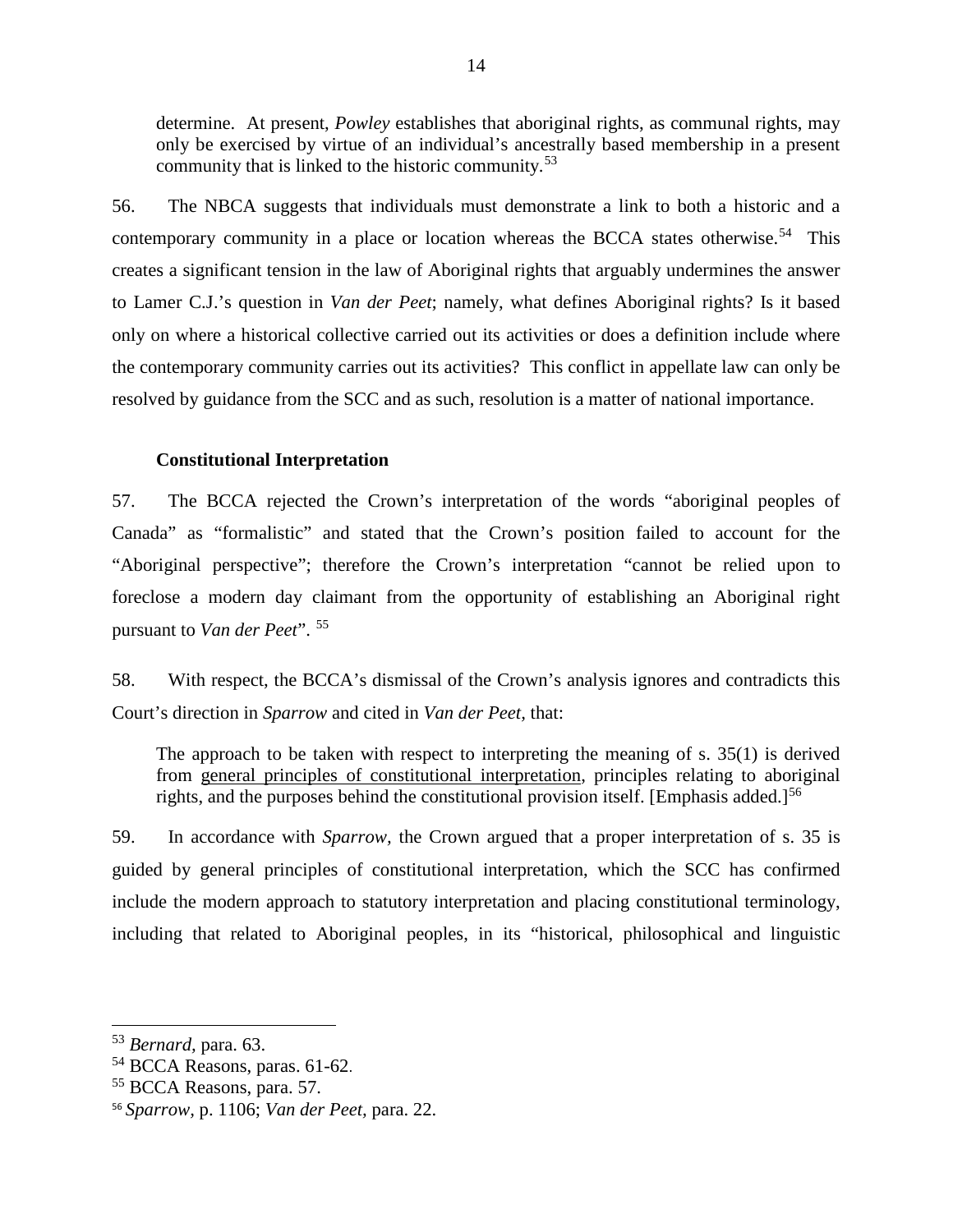contexts"<sup>[57](#page-17-0)</sup>.

60. The BCCA dismissed these submissions without examination or analysis, stating only that they were not "helpful"[58.](#page-17-1) The BCCA cited *Sparrow* but restricted its application to a "purposive analysis focused on reconciling the pre-existence of Aboriginal societies with the sovereignty of the Crown (at 1106)."<sup>[59](#page-17-2)</sup>

61. Although s. 35 is intended to be interpreted "purposively", this Court has stressed that principles of purposive interpretation "do not undermine the primacy of the written Constitution", and has cautioned against interpretations which "dispense with the written text of the Constitution", "resor[t] to broad and uncontroversial generalities, or… infus[e] vague phrases with improbable meanings".<sup>60</sup> Insistence upon the written text of a constitutional provision is not inconsistent with a purposive interpretation. As Ruth Sullivan notes, "[m]ost often the purpose of legislation is established simply by reading the words of the legislation".<sup>[61](#page-17-4)</sup>

62. The BCCA found that this aspect of legislative context would be subject to a "justification analysis" but provides no basis for that conclusion.<sup>[62](#page-17-5)</sup> It is not clear why any justification analysis would be applicable to the consideration of the context of a constitutional section when interpreting it.

63. Similarly, the Crown introduced the *Minutes of Proceedings and Evidence of the Special Joint Committee of the Senate and the House of Commons on the Constitution of Canada* (the "*Minutes*").[63](#page-17-6) In rejecting the *Minutes* as a means to assist in the interpretation of s. 35, the BCCA stated that they are "non-specific in their application"<sup>[64](#page-17-7)</sup>, offering no explanation. It is incorrect to assume that the *Minutes* cannot provide perspective on an interpretation of the section. They evidence that all parties involved in drafting the section operated on certain

 $\overline{a}$ 

<span id="page-17-0"></span><sup>57</sup> BCCA Reasons, para. 33; *Sparrow,* p. 1106*; R. v. Comeau,* 2015 SCC 15, para. 52; *Daniels v. Canada (Indian Affairs and Northern Development)*, 2016 SCC 12, para. 19.

<span id="page-17-1"></span><sup>58</sup> BCCA Reasons, para. 64.

<span id="page-17-2"></span><sup>&</sup>lt;sup>59</sup> BCCA Reasons, para. 55.

<span id="page-17-3"></span><sup>60</sup> *Reference re Secession of Quebec,* [1998] 2 S.C.R. 217, para. 53; *Caron v. Alberta,* 2015 SCC 56, paras. 35-38.

<span id="page-17-4"></span><sup>61</sup> Ruth Sullivan, *Statutory Interpretation,* 3rd ed., (Toronto: Irwin Law, 2016) p. 193.

<span id="page-17-5"></span><sup>62</sup> BCCA Reasons, para. 64.

<span id="page-17-6"></span><sup>63</sup> BCCA Reasons, para. 37.

<span id="page-17-7"></span><sup>64</sup> BCCA Reasons, para. 64.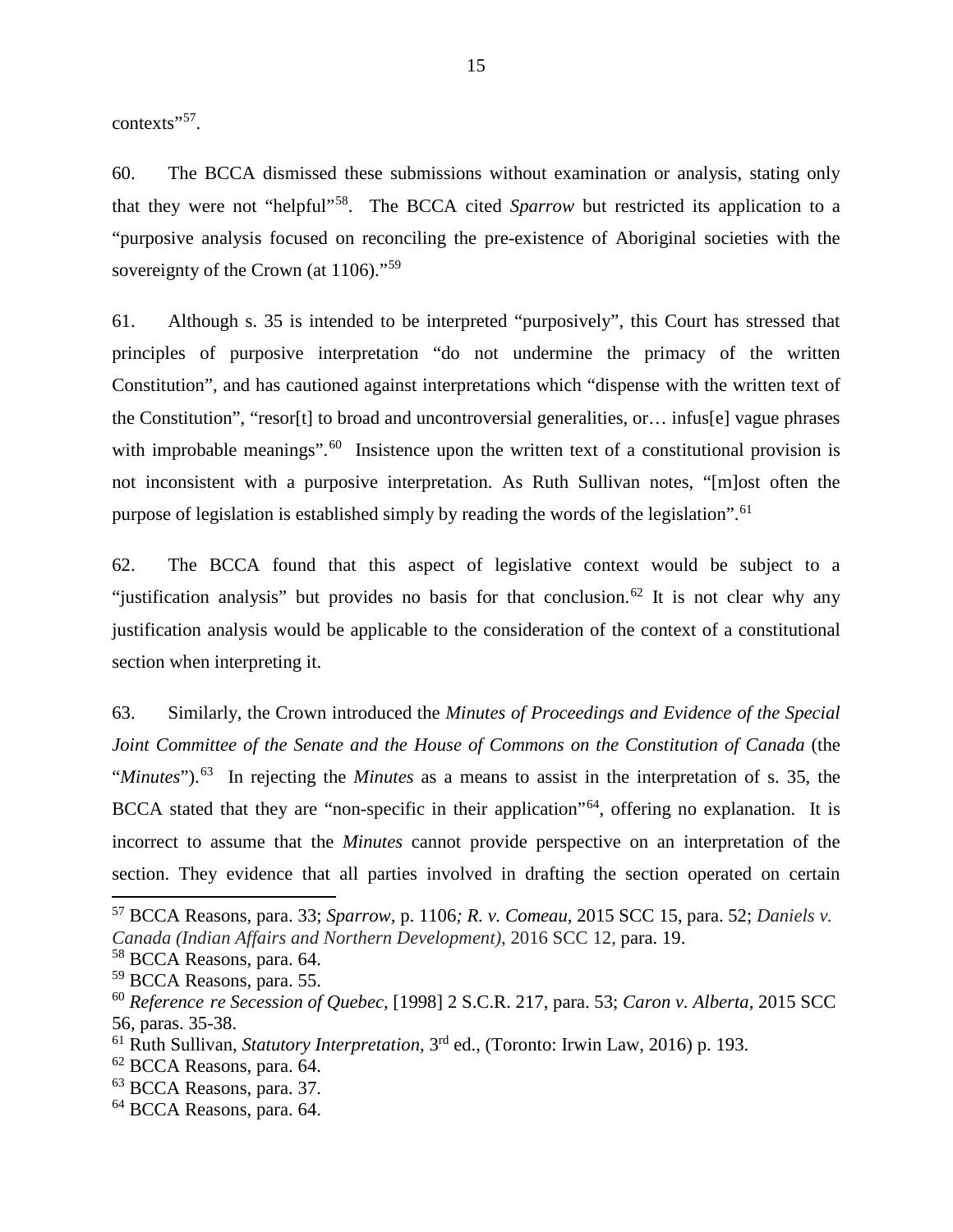assumptions as to its meaning and they are of relevance to the history of Canada's constitution. The Crown provided specific arguments regarding their relevance (including that the *Minutes* do not refer to the Aboriginal rights of foreign collectives). The BCCA did not address these arguments.[65](#page-18-0)

64. The legislative context of s. 35 also includes s. 35.1. Section 35.1 is a commitment to convene a constitutional conference that includes "the aboriginal peoples of Canada" before any amendment is made to Part II of the *Constitution Act, 1982,* or s. 91(24) of the (*Constitution Act, 1867*) and the now-repealed ss. 37 and 37.1 (which provided for additional constitutional conferences in 1983 and 1987 that included "aboriginal peoples of Canada"). <sup>[66](#page-18-1)</sup>

65. The Crown maintains that the construction of the provision is grounded in a constitutional presumption that the section can only include Indigenous peoples who are resident in Canada as foreign Indigenous groups cannot participate in discussions regarding amendments to the Canadian constitution.

66. The BCCA rejected the use of this section as unhelpful. However, that determination is only based on "my [Smith JA, the writing justice's] view" and an explanation that "the manner and scope" of such discussions are undefined.<sup>67</sup>

67. The Crown offered the further proposition that the inclusion of foreign Indigenous groups within the application of s. 35 is inconsistent with the "presumption that legislation does not apply to persons or things outside the territory of the enacting jurisdiction", which the SCC has confirmed is equally applicable to the constitution. As Sullivan explains, the presumption is "grounded in the international law doctrine of territorial sovereignty" and is rebutted only by clear language of necessary implication.<sup>[68](#page-18-3)</sup>

68. The BCCA declined to apply the presumption against extraterritorial application of legislation and constitutional provisions to the Lakes Tribe "as Mr. Desautel is exercising his

<span id="page-18-0"></span><sup>65</sup> BCCA Reasons, paras. 37 and 64.

<span id="page-18-1"></span><sup>66</sup> BCCA Reasons, para. 38; s. 35.1, *Constitution Act, 1982*.

<span id="page-18-2"></span><sup>67</sup> BCCA Reasons, para. 64.

<span id="page-18-3"></span><sup>68</sup> BCCA Reasons, para. 37; Sullivan, p. 371; *R. v. Hape,* 2007 SCC 26, para.69; *Society of Composers, Authors and Music Publishers of Canada v. Canadian Assn. of Internet Providers*, 2004 SCC 45, paras. 454-455.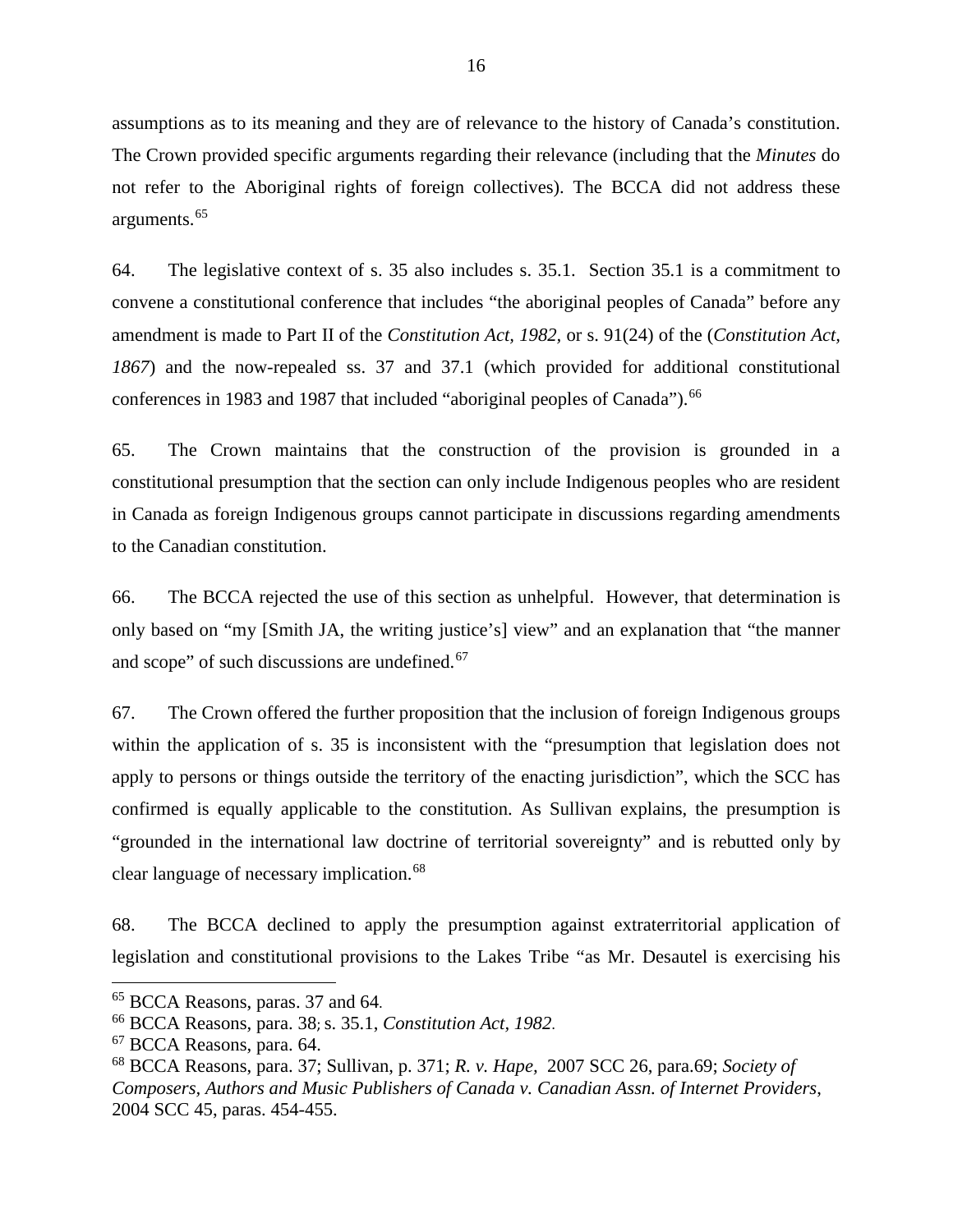Aboriginal right in Canada".<sup>[69](#page-19-2)</sup> However, what is at issue is constitutional interpretation, not the extraterritorial application of the constitution. The fact that British Columbia has territorial jurisdiction to enforce its hunting laws against Mr. Desautel on the facts of this case cannot displace the presumption.

69. The approach of the BCCA to the interpretation of s.35 is a significant departure from well-established jurisprudence on the issue of constitutional interpretation. Permitting the BCCA judgment to function as a precedent could lead to a patchwork of appellate decisions across Canada invoking variations on the existing directions of the SCC's jurisprudence. This is an issue of national importance that requires this Court's attention.

#### **Transboundary Claims**

<span id="page-19-0"></span>70. The status of Indigenous nations with transboundary claims is not unique to this case where the group in question is wholly located in the U.S. The application of the New Brunswick Peskotomuhkati Nation at Skutik seeking leave to intervene in this case before the BCCA is a recent example. In British Columbia, another one of the CCT's constituent tribes, the Okanogan Tribe, filed a Writ of Summons in BC Supreme Court in 2003 claiming Aboriginal title to the Okanagan region of British Columbia, including the cities of Kelowna, Vernon and Penticton.<sup>[70](#page-19-3)</sup>

#### **Reconciliation and Consultation**

<span id="page-19-1"></span>71. The BCCA held that "[s]ection 35 is directed towards the reconciliation of pre-existing Indigenous societies with the assertion of Crown sovereignty" which "requires recognizing Indigenous perspectives". The court found that the Crown's position ignored "the Aboriginal perspective, the realities of colonization and does little towards achieving the ultimate goal of reconciliation".[71](#page-19-4) 

72. The BCCA appears to uncritically follow *Van der Peet* in the face of complex tensions exposed by cases like *Powley* and *Bernard* without any suggestion as to what reading of s. 35 on the issue would best promote reconciliation. The brief statement in paragraph 72 regarding

<span id="page-19-2"></span><sup>69</sup> BCCA Reasons, para. 63.

<span id="page-19-3"></span> $70$  Cope Affidavit, para. 8, Ex. "C".

<span id="page-19-4"></span><sup>71</sup> BCCA Reasons, paras. 62,72.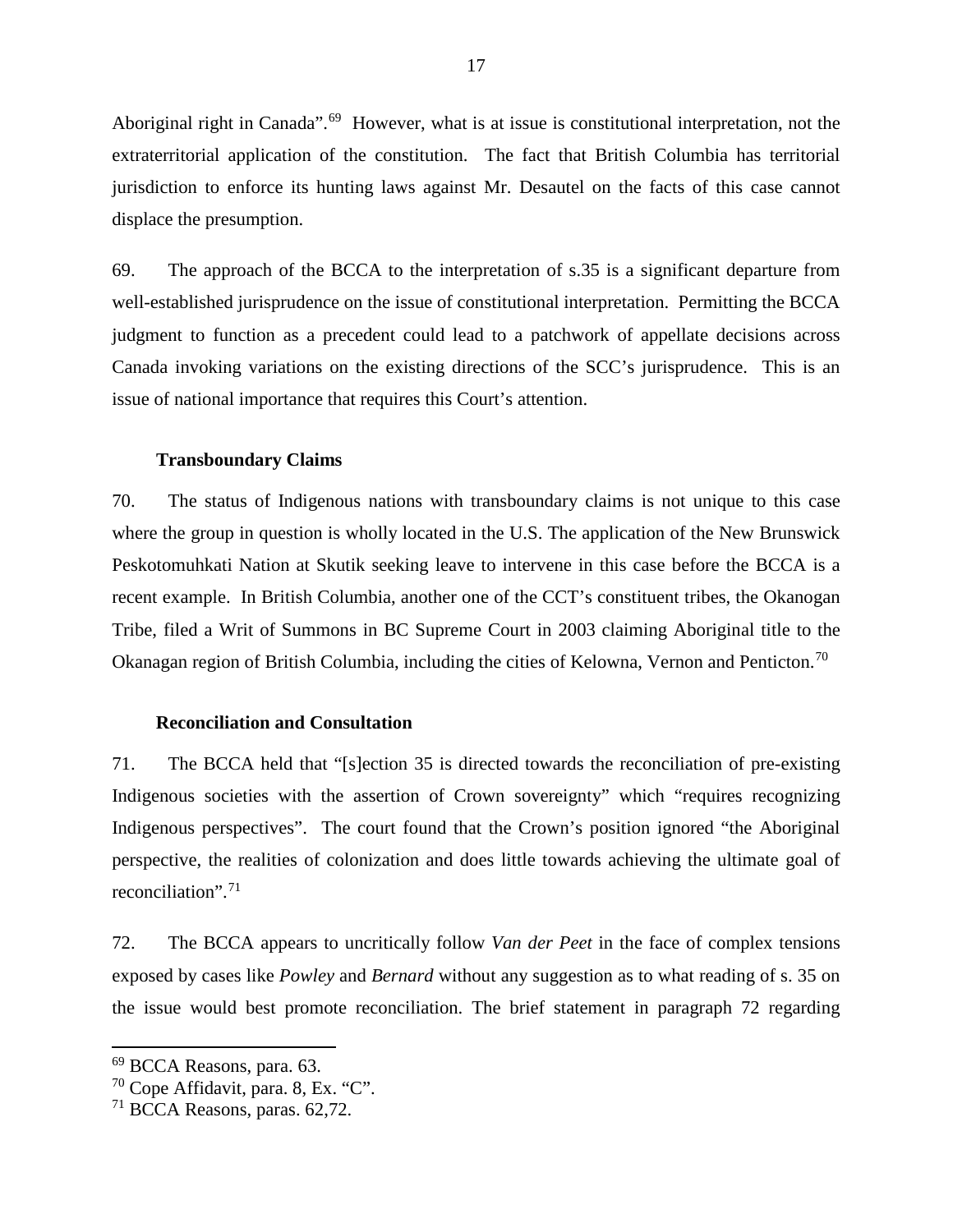reconciliation drawn from *Van der Peet* is circular insofar as it presumes which perspectives are Aboriginal perspectives for the purposes of the legal principle of considering Aboriginal perspectives. Moreover, if a foreign Indigenous group is not recognized as an "aboriginal peoples of Canada" it is not obvious that its perspectives are encompassed by the principle.

73. The granting of s.35 Aboriginal rights to foreign Indigenous groups could have the effect of undermining the Aboriginal rights of the "aboriginal peoples of Canada", namely those groups resident and established in Canada. The summary conviction appeal judge rejected this position, stating that "recognizing the rights of any group might adversely affect another group"<sup>72</sup>, and the BCCA does not challenge this determination.

74. However, Indigenous groups may not be fully open to groups from outside Canada securing the protection of s.35 over rights asserted or held by groups within Canada (for example, the claim filed by the Okanogan Tribe of the CCT.)<sup>73</sup>.

75. Similarly, if Indigenous communities located wholly in the United States can be designated "aboriginal peoples of Canada" they can presumably seek the entire range of Aboriginal rights, including title. The CCT filed an Aboriginal title claim in December 2003[74](#page-20-2) to the Arrow Lakes region, a claim that crystallizes another distinct problem. It is well established that Aboriginal title is an exclusive interest and permits the title holder to exclude all others from its lands<sup>[75](#page-20-3)</sup>. If an Indigenous community located outside Canada should succeed in obtaining a judgment awarding it Aboriginal title to lands within Canada, foreign nationals would have a constitutionally protected right to determine the uses to which the land should be put and to exclude Canadian nationals from entering that portion of sovereign Canadian territory. It is notable that the BCCA determination that the Lakes are an "aboriginal peoples of Canada" will now support the Lakes' ability to advance that title claim.

76. Claims by Indigenous communities outside Canada raise markedly different issues than claims made by communities located within Canada. This manifests itself in consultation issues. The BCCA's comment that "the extent of any potential duty to consult and accommodate, cannot

<span id="page-20-0"></span><sup>&</sup>lt;sup>72</sup> BCSC Reasons, para. 58.

<span id="page-20-1"></span> $73$  Cope Affidavit, para. 8, Ex. "C".

<span id="page-20-2"></span> $74$  Cope Affidavit, para. 9, Ex. "D".

<span id="page-20-3"></span><sup>75</sup> *Tsilhqot'in,* paras. 67, 72, 76.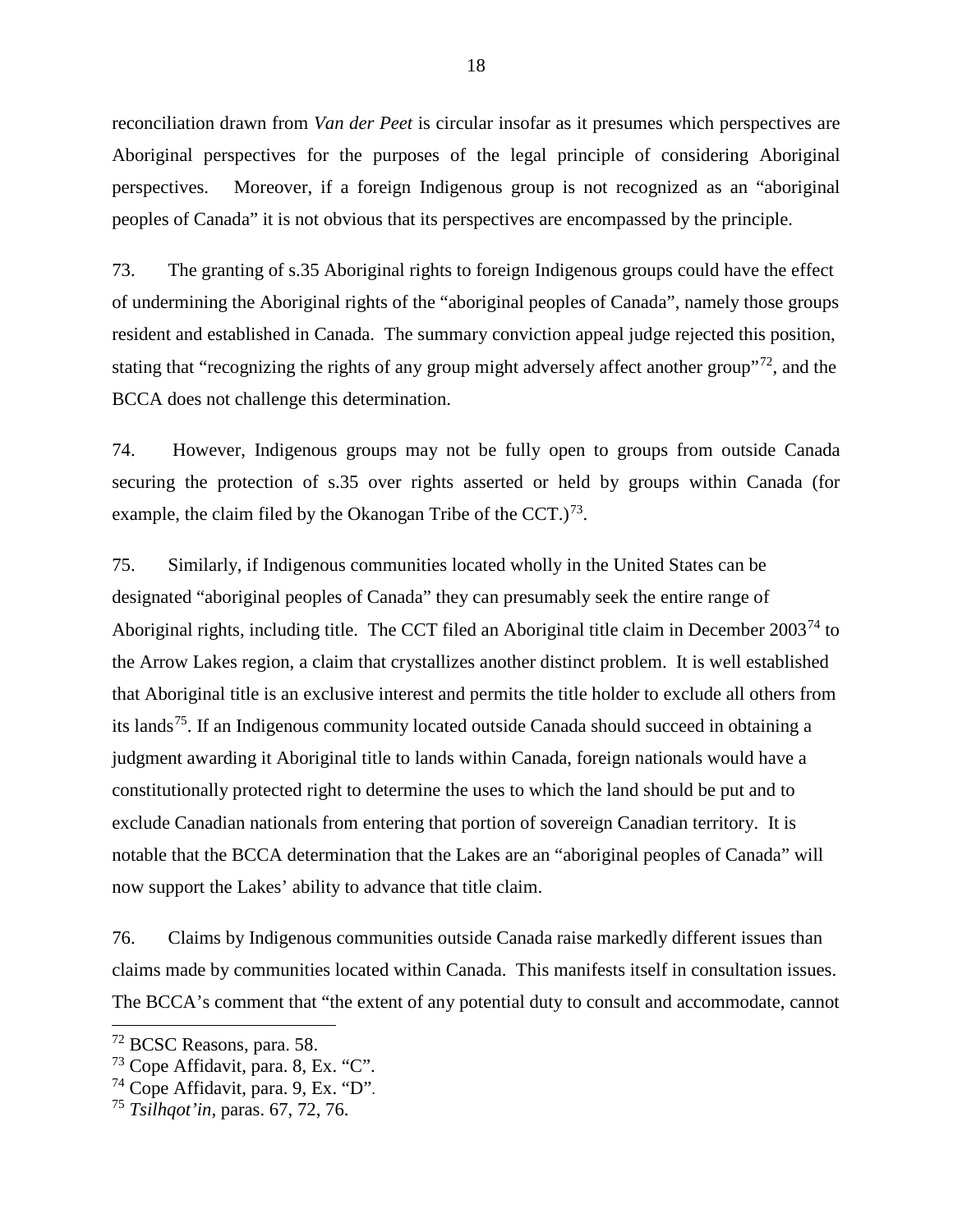be a matter of functionality<sup>"[76](#page-21-1)</sup> is a principled view but not one consistent with the complex issues of the interpretation of s. 35 when reconciliation and consultation both demonstrate inherently functional dimensions.

77. On March 6, 2018, Mr. Desautel filed an application in Federal Court in Vancouver seeking a declaration that the federal "Minister of Crown, Indigenous Relations" is required to consult with the CCT prior to any decision in respect of an application by the Westbank First Nation to establish a reserve in Fauquier, British Columbia.[77](#page-21-2) The proposed *Indian Act* reserve is located on a 4.6 acre parcel within the area designated by the trial judge as subject to the Lakes' Aboriginal right (also within the area of the CCT Aboriginal title claim raising an overlap issue).

78. The issue of transboundary consultation is a matter of national importance that has not been subject to commentary from this Court. The CCT judicial review application crystallizes the type of distinct problem arising in such a consultative process: the extent of involvement and potential accommodative measures that may be owed to foreign nationals. The SCC has stated that where "the effect of good faith consultation suggests amendment of Crown policy, we arrive at the stage of accommodation"[78.](#page-21-3) As *Haida Nation* establishes, consultation and accommodation are part of the reconciliation process<sup>[79](#page-21-4)</sup>. The impact of the interests of foreign nationals on internal Canadian policy and governance is a serious and unexamined issue. That is an issue of national importance that requires this Court's attention.

#### **The Incidental Mobility Right and Sovereign Incompatibility**

<span id="page-21-0"></span>79. The Crown argued that an Aboriginal right exercisable in British Columbia held by a foreign Indigenous community necessarily implies an incidental right to enter BC which would have become incompatible with Canadian sovereignty when the historic collective migrated south of what became the international boundary. Although Mr. Desautel claimed no special right to enter Canada and had not been charged with illegal entry, he nevertheless cannot exercise a right without access.

<span id="page-21-1"></span><sup>76</sup> BCCA Reasons, para. 63.

<span id="page-21-2"></span> $77$  Cope Affidavit, para. 10, Ex. "E".

<span id="page-21-3"></span><sup>78</sup> *Haida Nation v. British Columbia (Minister of Forests)* 2004 SCC 73, para. 47.

<span id="page-21-4"></span><sup>79</sup> *Haida Nation,* para. 32.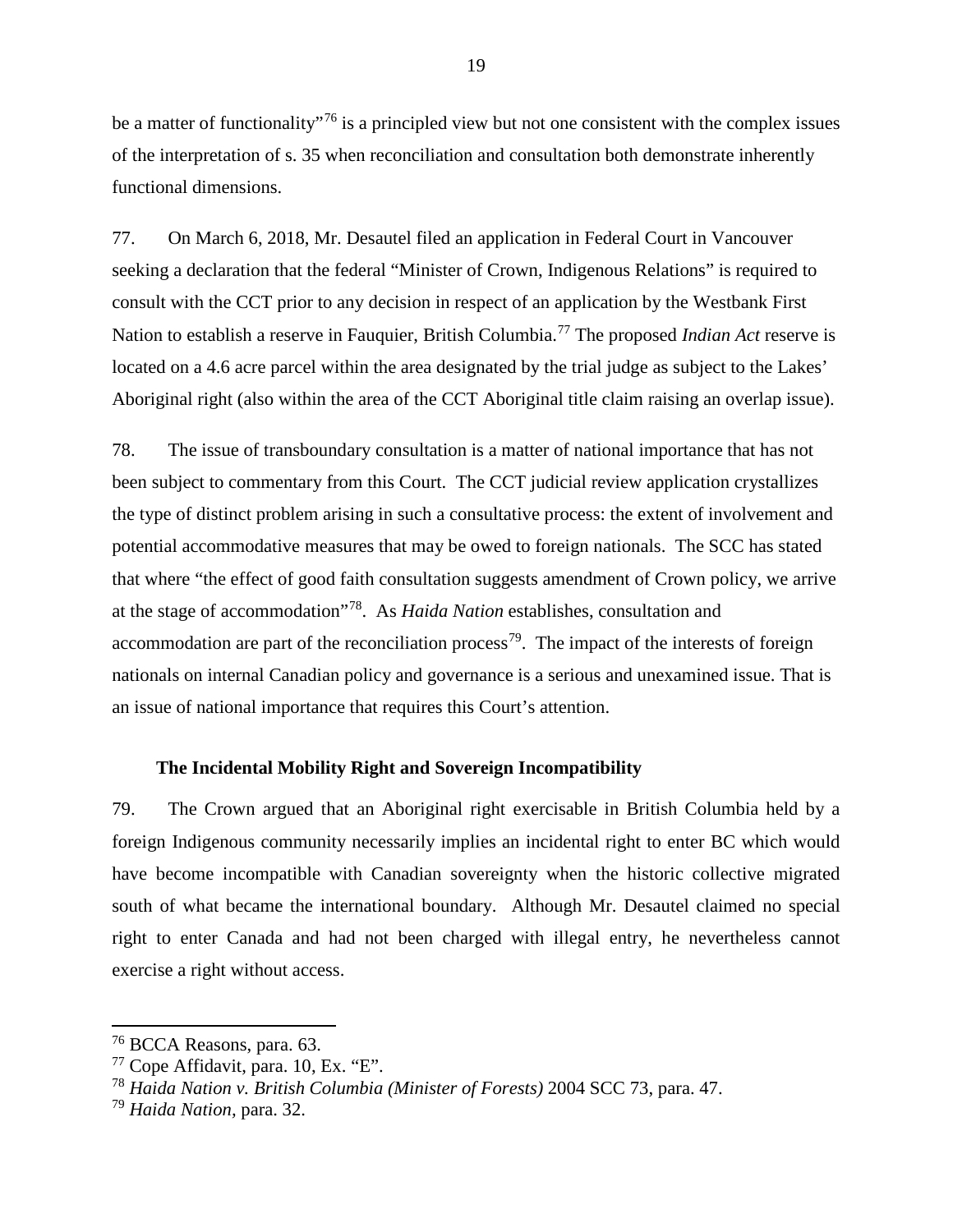80. Citing *Mitchel/*[80](#page-22-2), the BCCA concluded that an analytical framework for addressing the scope of a mobility right would be "the doctrines of extinguishment, infringement and justification". This presumes that the hunting right includes a mobility right or that a foreign Indigenous community claiming rights in Canada can claim an independent right of entry. This internally contradictory analysis also warrants this Court's consideration.

81. The guidance of this Court in addressing whether Indigenous communities outside Canada may hold Aboriginal rights within Canada and ancillary issues arising therefrom is of national importance and raises issues that have never been wholly addressed by this Court.

#### **PART IV - SUBMISSIONS ON COSTS**

<span id="page-22-0"></span>82. The applicant does not seek its costs.

#### **PART V - ORDER**

<span id="page-22-1"></span>83. The applicant requests that the application for leave to appeal be granted.

ALL OF WHICH IS RESPECTFULLY SUBMITTED this 30<sup>th</sup> day of July 2019.

Per:

Glen R. Thompson Counsel for the Applicant, Her Majesty the Queen

Per: Karen Perron

Ottawa Agent for the Applicant, Her Majesty the Queen

<span id="page-22-2"></span><sup>80</sup>*Mitchell,* paras. 69, 70, 71.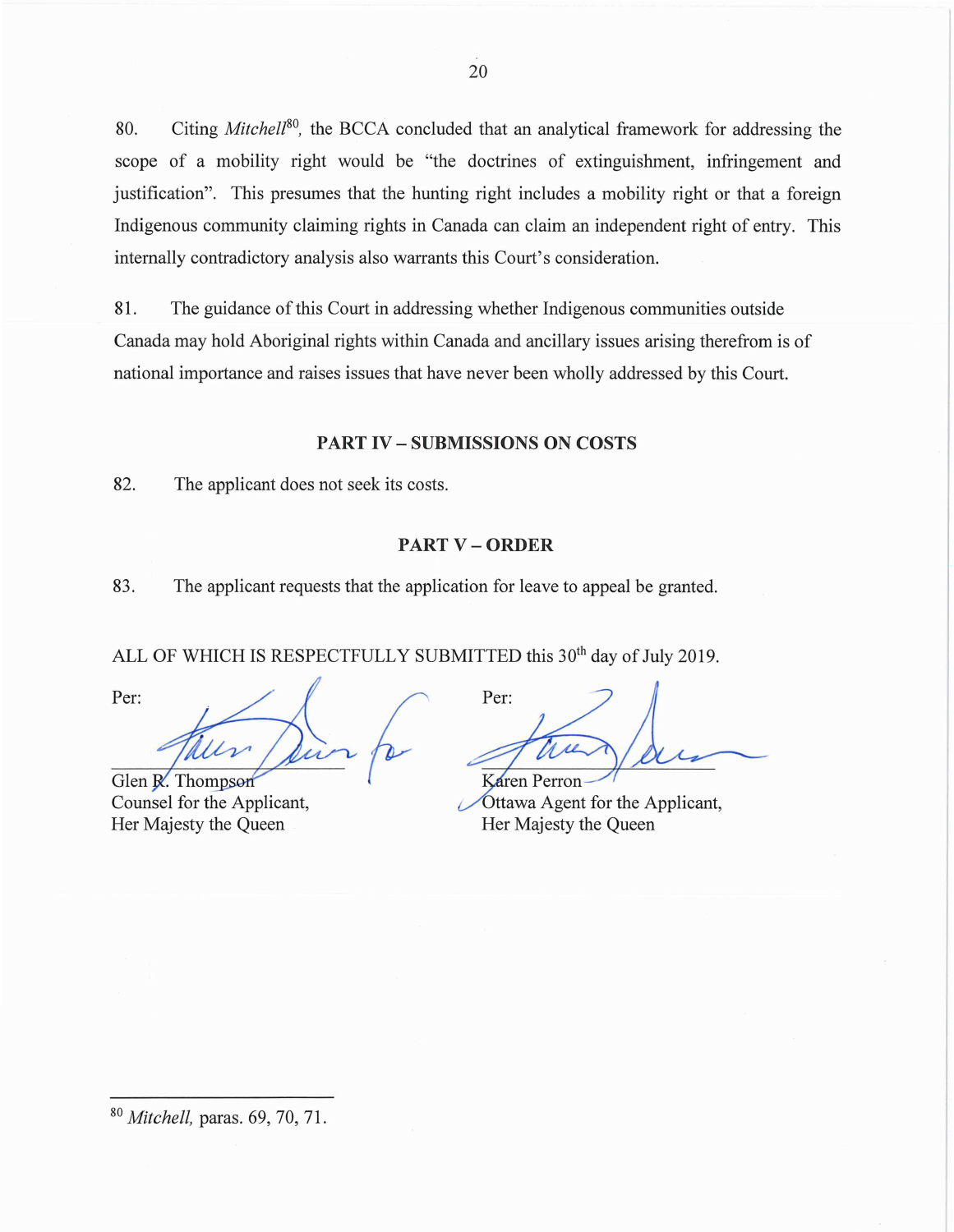## **PART VI – TABLE OF AUTHORITIES**

### <span id="page-23-0"></span>**Case Law**

|     | <b>Case Law</b>                                                                                                                | <b>Paragraph Referenced</b>                                                       |
|-----|--------------------------------------------------------------------------------------------------------------------------------|-----------------------------------------------------------------------------------|
| 1.  | Beckman v. Little Salmon/Carmacks First Nation, 2010<br><b>SCC 53</b>                                                          | 32                                                                                |
| 2.  | <i>R v. Bernard, 2017 NBCA 48</i>                                                                                              | 11, 54, 55, 72                                                                    |
| 3.  | Caron v. Alberta, 2015 SCC 56                                                                                                  | 61                                                                                |
| 4.  | Clyde River (Hamlet v. Petroleum Geo-Services Inc.,<br>2017 SCC 40                                                             | 32                                                                                |
| 5.  | Daniels v. Canada (Indian Affairs and Northern<br>Development), 2016 SCC 12                                                    | 59                                                                                |
| 6.  | Haida Nation v. British Columbia (Minister of Forests),<br>2004 SCC 73                                                         | 78                                                                                |
| 7.  | Mitchell v. Canada (Minister of National Revenue), 2001<br><b>SCC 33</b>                                                       | 24,80                                                                             |
| 8.  | R. v. Campbell, 2000 BCSC 956                                                                                                  | 43                                                                                |
| 9.  | R v. Comeau, 2018 SCC 15                                                                                                       | 7, 12                                                                             |
| 10. | R. v. Hape, 2007 SCC 26                                                                                                        | 67                                                                                |
| 11. | R. v. Powley, 2003 SCC 43                                                                                                      | 53, 55, 72                                                                        |
| 12. | R. v. Shenandoah, 2015 ONCJ 541                                                                                                | 43                                                                                |
| 13. | R v. Sparrow, [1990] 1 S.C.R. 1075                                                                                             | 7, 12, 38, 49, 58, 59, 60                                                         |
| 14. | R v. Van der Peet, [1996] 2 S.C.R. 507                                                                                         | 5, 6, 7, 10, 22, 26, 30, 32,<br>36, 37, 39, 40, 43, 46, 49,<br>51, 56, 57, 58, 72 |
| 15. | Reference re Secession of Quebec, [1998] 2 S.C.R. 217                                                                          | 61                                                                                |
| 16. | Society of Composers, Authors and Music Publishers of<br>Canada v. Canadian Assn. of Internet Providers, 2004<br><b>SCC 45</b> | 67                                                                                |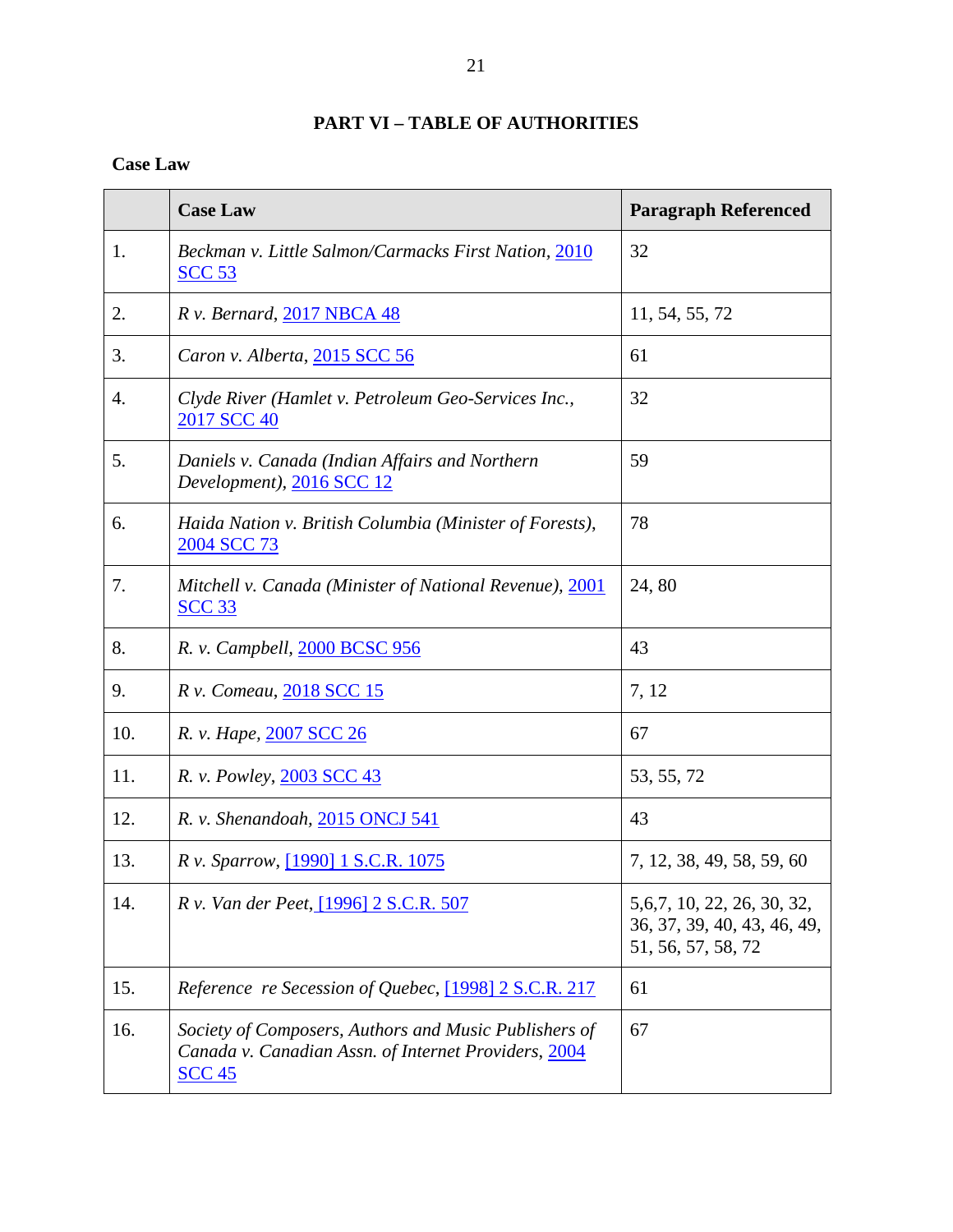|     | <b>Case Law</b>                                     | <b>Paragraph Referenced</b> |
|-----|-----------------------------------------------------|-----------------------------|
| 17. | Tsilhqot'in Nation v. British Columbia, 2014 SCC 44 | 51,75                       |
| 18. | Watt v. Liebelt, [1999] F.C. 455                    | 43                          |

## **Secondary Sources**

|     | <b>Document</b>                                                                                    | <b>Paragraph Referenced</b> |
|-----|----------------------------------------------------------------------------------------------------|-----------------------------|
| 19. | <i>Ruth Sullivan, Statutory Interpretation, 3rd ed., (Toronto:</i>   61, 67<br>Irwin Law, $2016$ ) |                             |